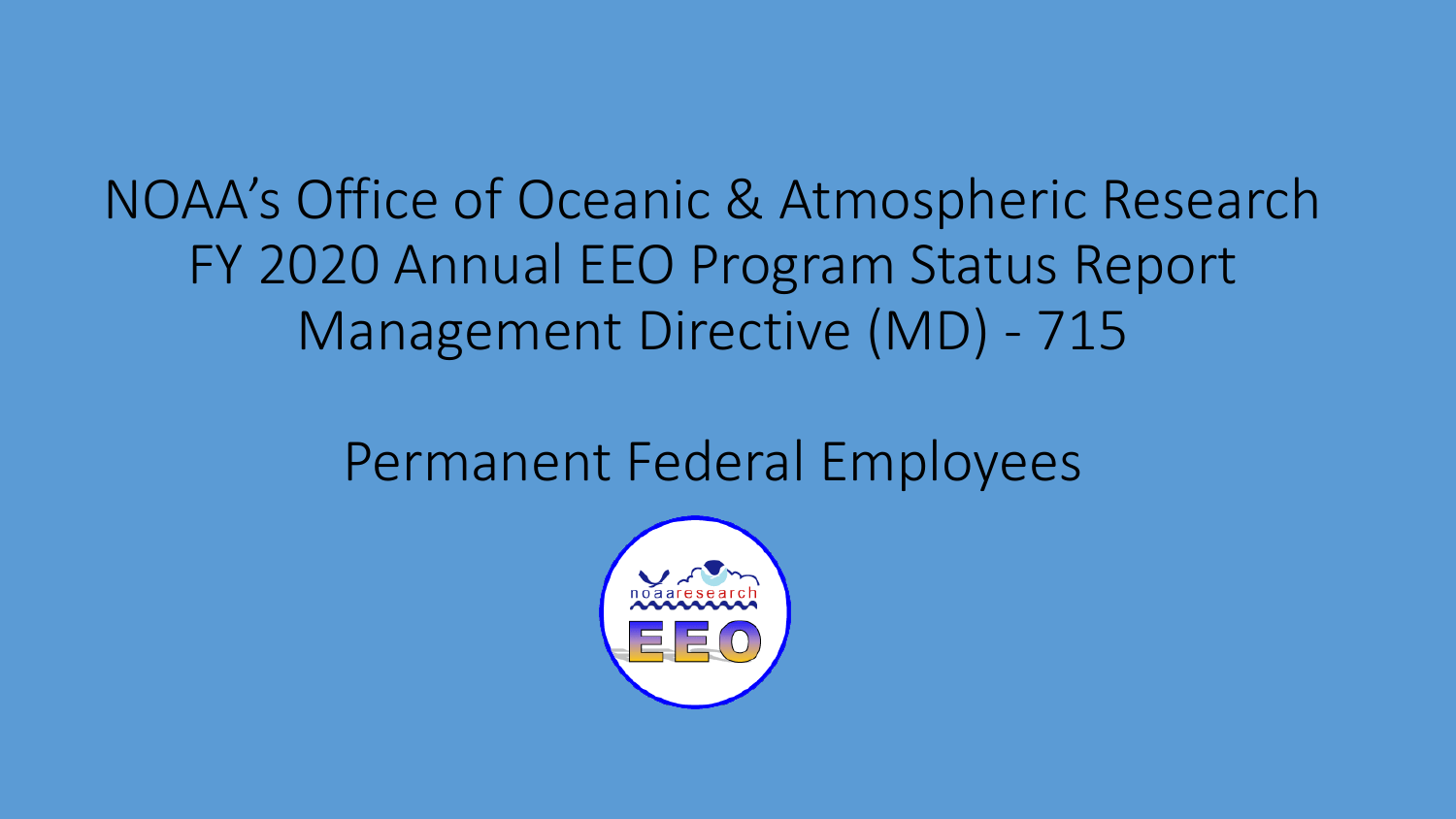### Notes and Acronyms

- The Annual EEO Program Status Report is for Permanent Federal Employees for FY 20 (10/1/2019 to 9/30/2020).
- The OAR EEO Office produces the report following EEOC instructions. The purpose is to identify barriers that limit employment opportunities in the Federal workforce.
- The source of the Employee Demographic Data is from the Management Directive (MD) 715 EEOC Workforce Data Tables from the National Finance Center (NFC) Reporting System. Data is from charts downloaded on **December 22, 2020**
- The Civilian Labor Force (CLF) is from the Census Bureau EEO Tabulation 2006-2010 (5-year ACS data) for Federal agencies responsible for monitoring employment practices and enforcing civil rights laws in the workforce and for all employers so they can measure their compliance with the laws. The EEO Tabulation 2006-2010 (5-year ACS data) serves as the primary external benchmark for conducting comparisons between the racial, ethnic, and sex composition of each employer's workforce to its available labor market. [www.eeoc.gov](http://www.eeoc.gov/)
	- CLF is the sum of civilian employment and unemployment. These individuals are civilians (not members of the Armed Services) who are age 16 years or older, and are not in institutions such as prisons, mental hospitals or nursing homes. Per EEOC, if vacancies are advertised nationwide, agencies must compare data with the national CLF data.
	- OCLF Occupational Civilian Labor Force is the CLF data that is directly comparable to the population being considered in the labor force by specific occupation/career series, e.g. Meteorologists are compared to Meteorologists.
	- Red Arrow Participation is 0.5% or more **below** CLF and Black Arrow Participation is 0.5% or more **above** CLF
- Employees are encouraged to update their ERI, gender and disability status through the Employee Personnel Page (EPP). Notices are sent out by DOC broadcast and the OAR EEO Manager.

#### **ACRONYMS in Tables:**

NHPI – Native Hawaiian Pacific Islander AI/AN – American Indian/Alaska Native.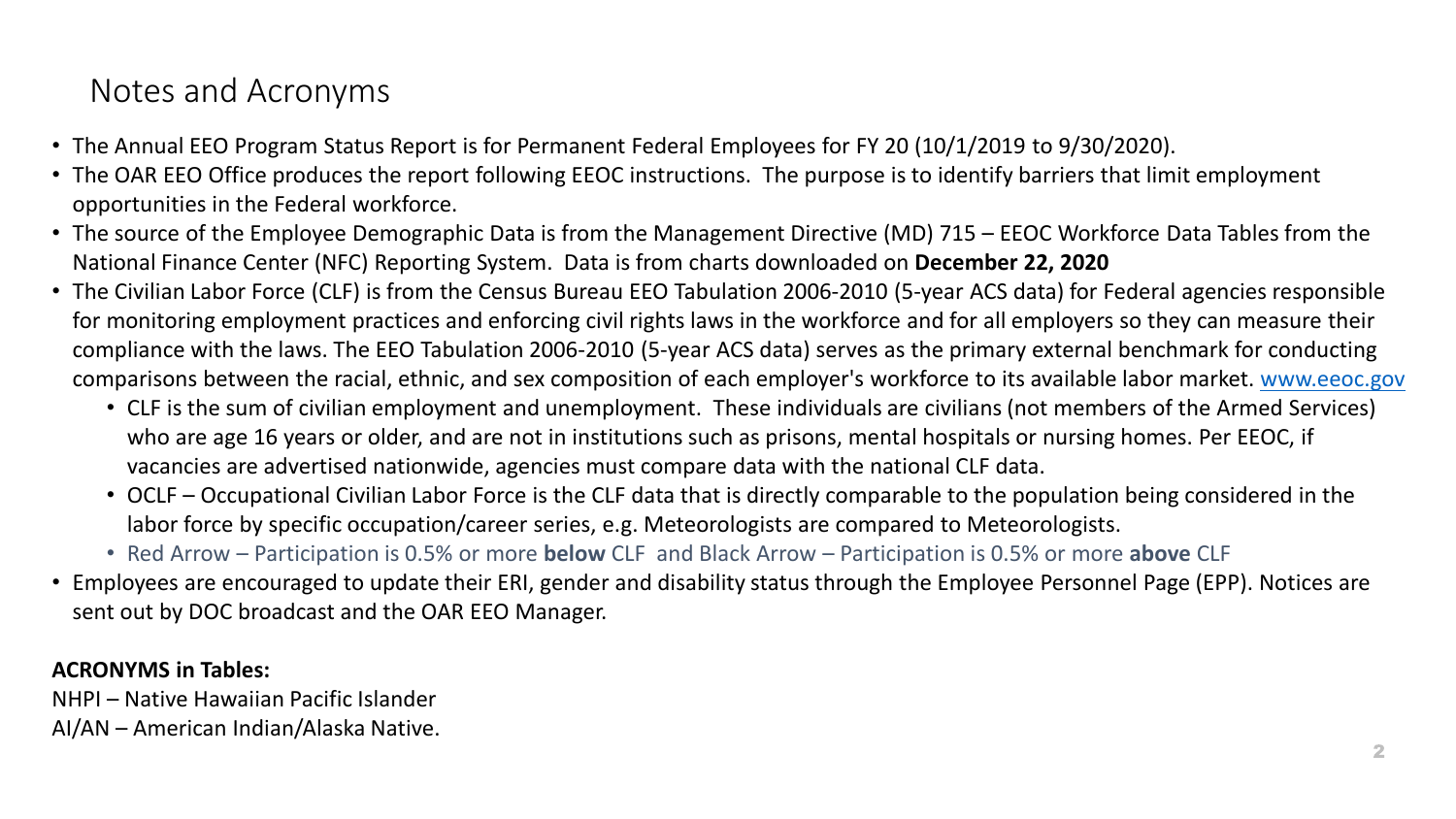### Total OAR Permanent Workforce – Distribution by Race/Ethnicity and Gender Prior and Current Year: FY  $19 = 644$  |FY  $20 = 704$

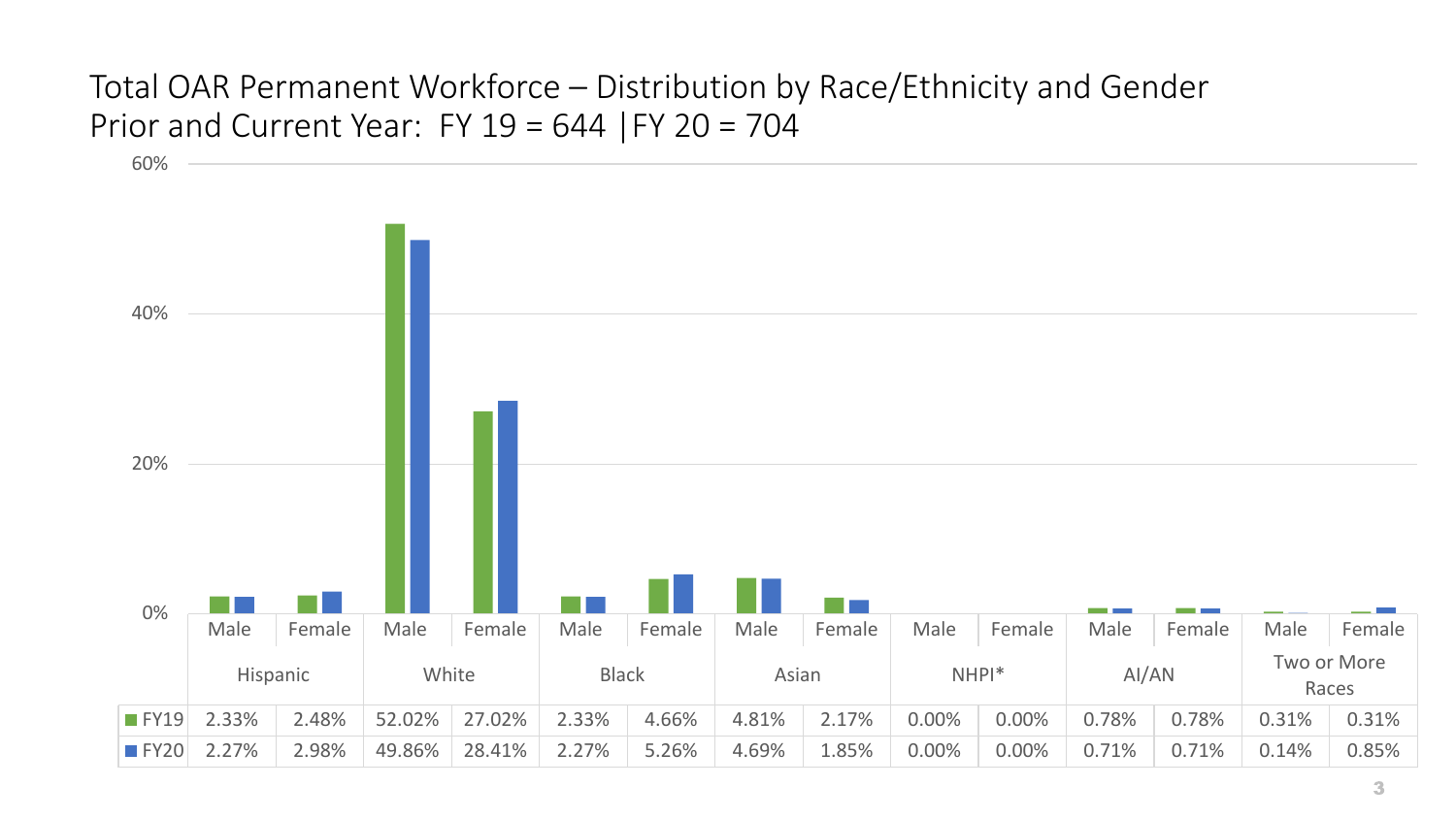### Total Permanent Workforce – Distribution by Race/Ethnicity and Gender Total OAR Employees = 704

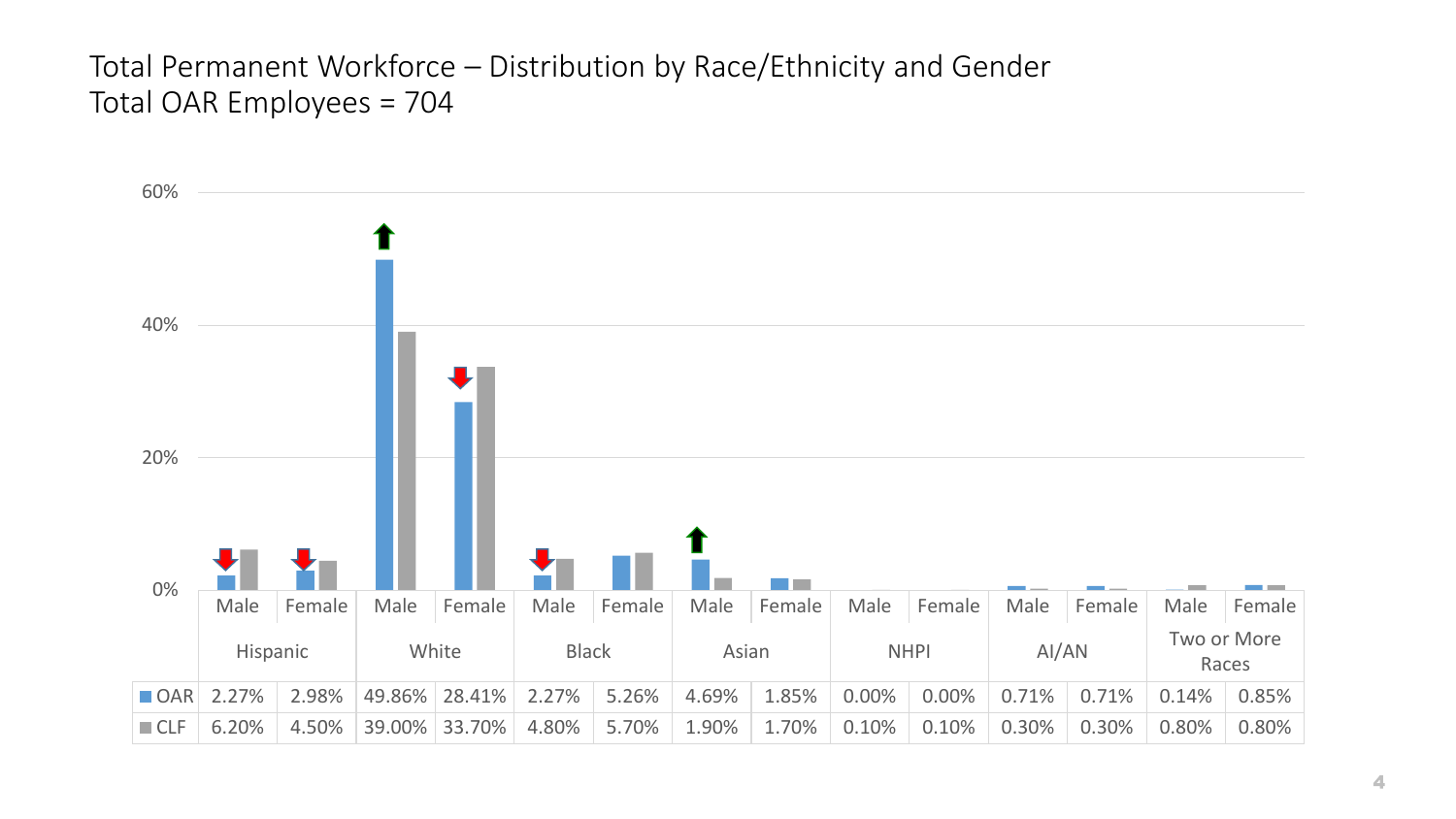Total OAR Permanent Workforce - Distribution by Ethnicity by Labs and Programs



OAR HQ\* – Does not include OAR Programs OAR Programs – Sea Grant, CPO, OER, WPO, OAP, GOMO and TPO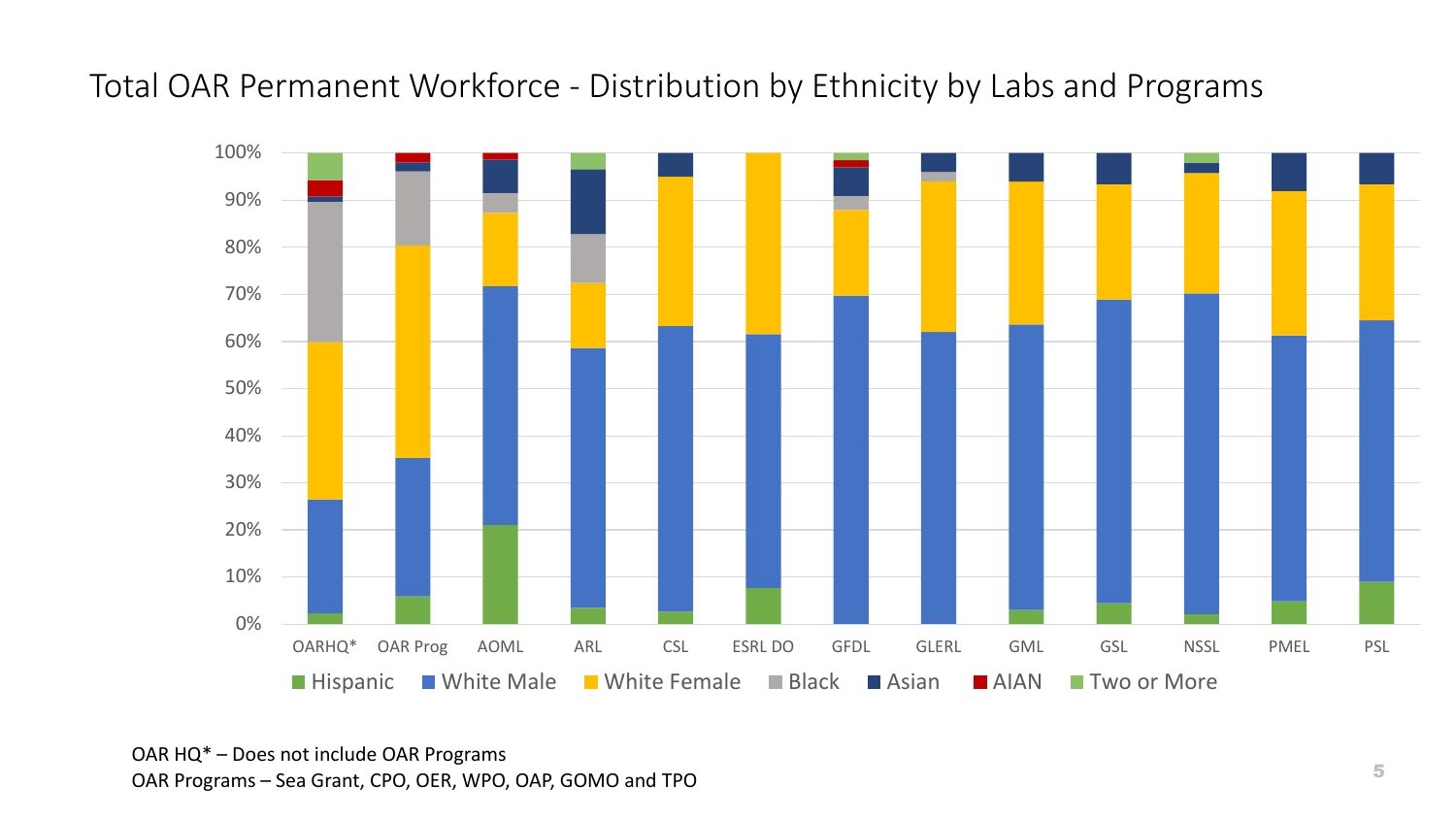### Total OAR Permanent Workforce – Distribution by Gender by Lab



OAR HQ\* – Does not include OAR Programs OAR Programs – Sea Grant, CPO, OER, WPO, OAP, GOMO and TPO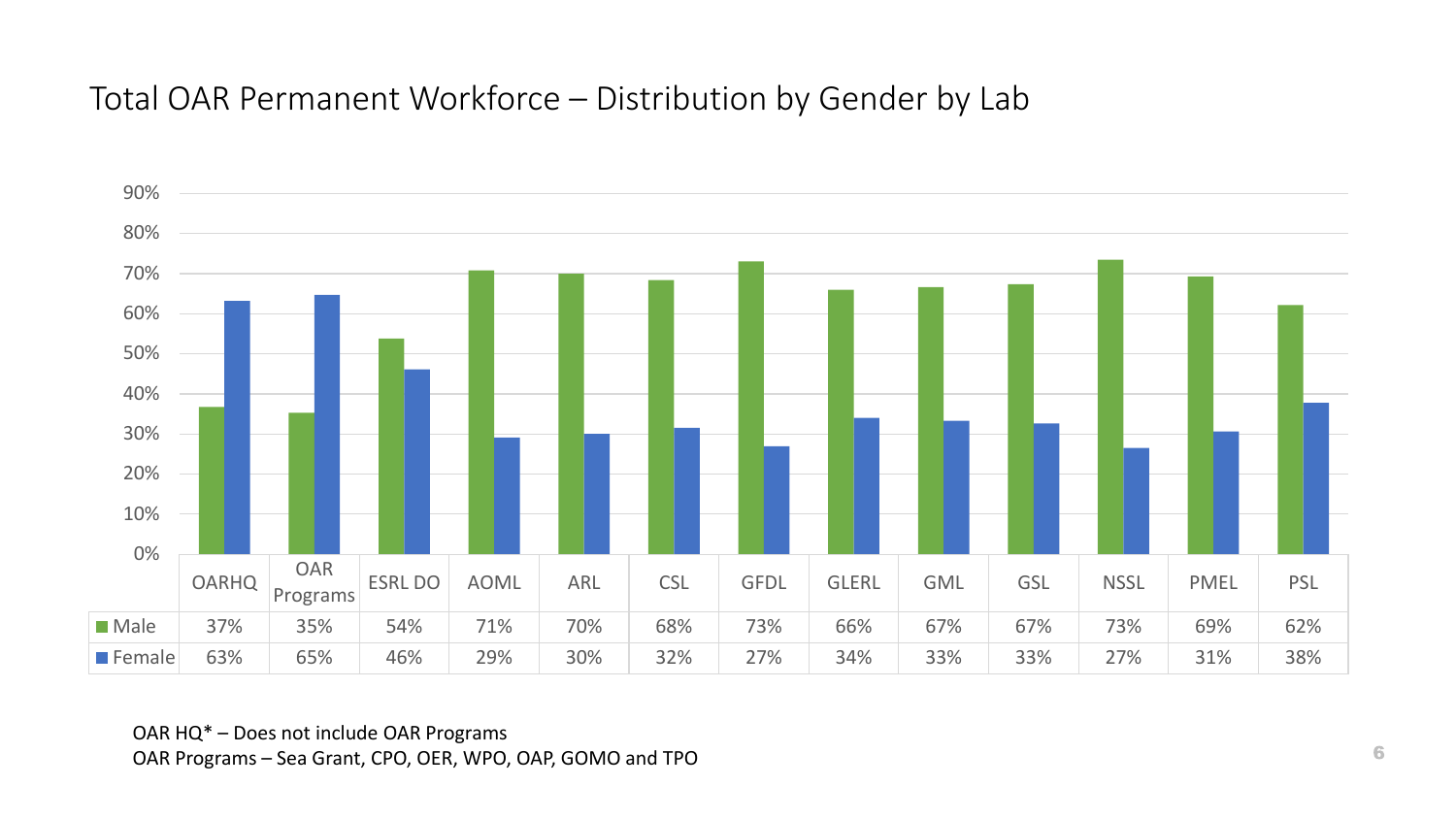### Atlantic Oceanographic and Meteorological Laboratory Total Permanent Employees = 72 Compared to CLF by race/ethnicity/gender

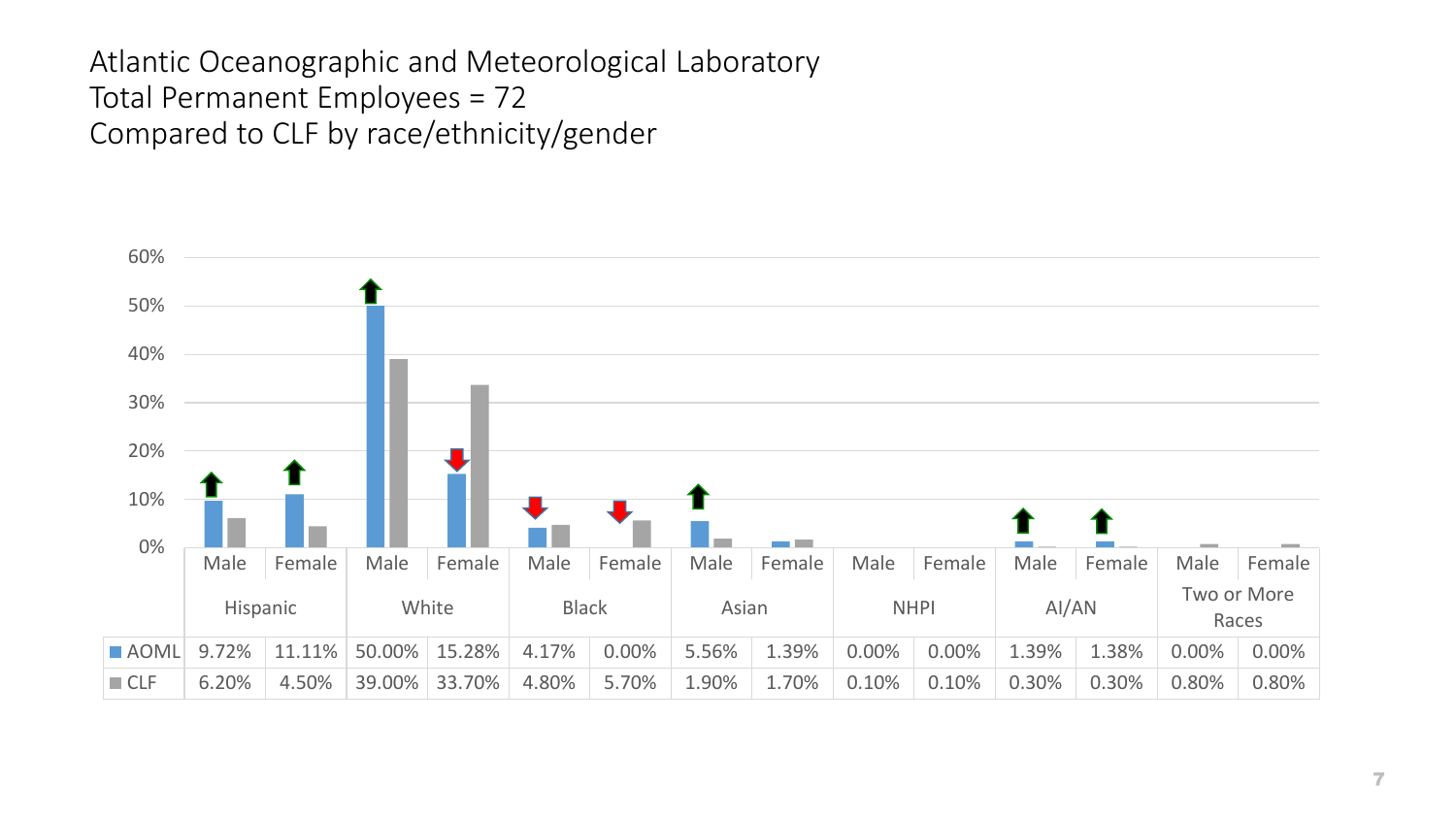### Air Resources Laboratory Total Permanent Employees = 30 Compared to CLF by Race/Ethnicity/Gender

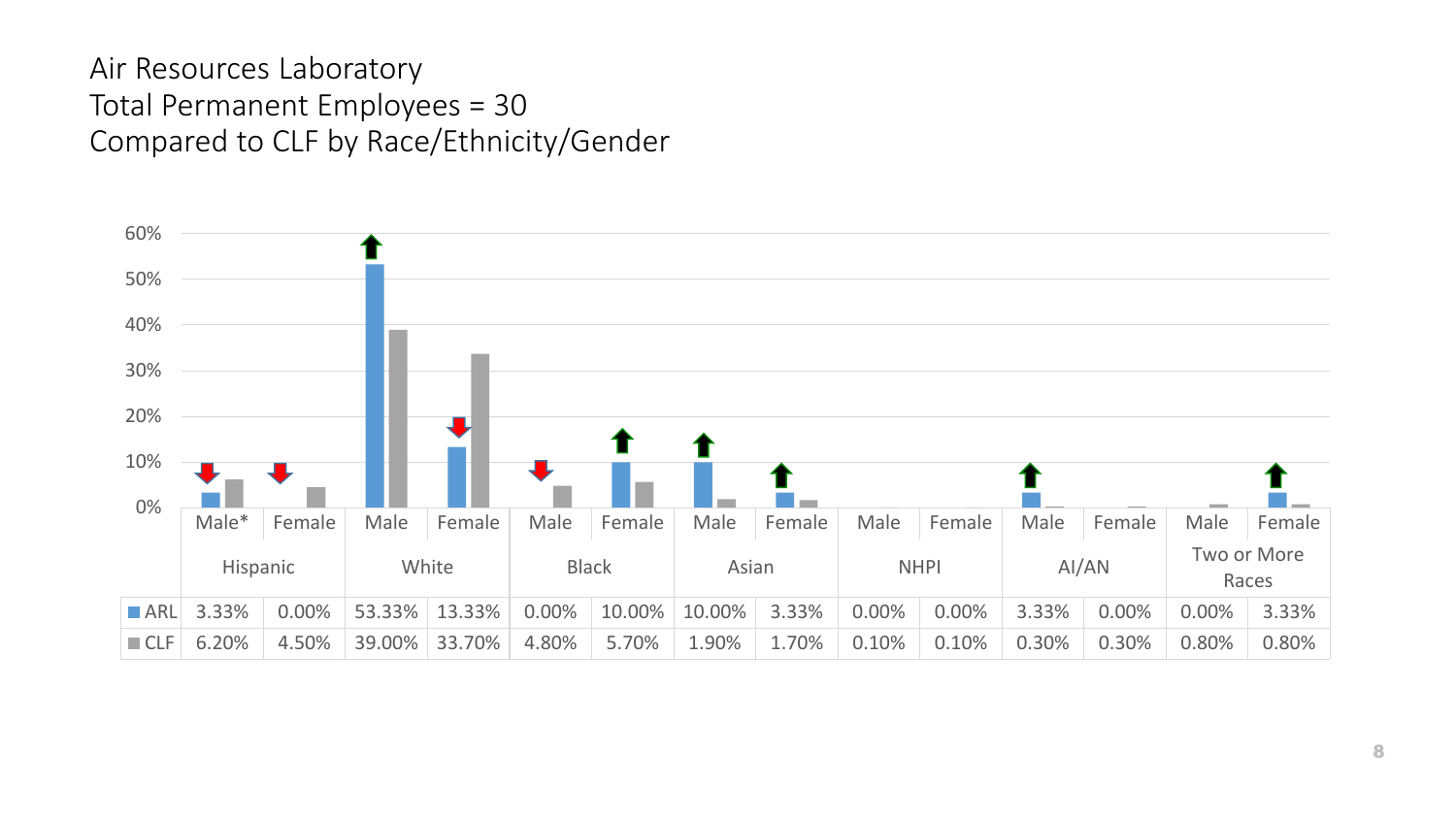### Earth System Research Laboratory (ESRL) Director's Office Total Permanent Employees = 13 Compared to CLF by race/ethnicity/gender

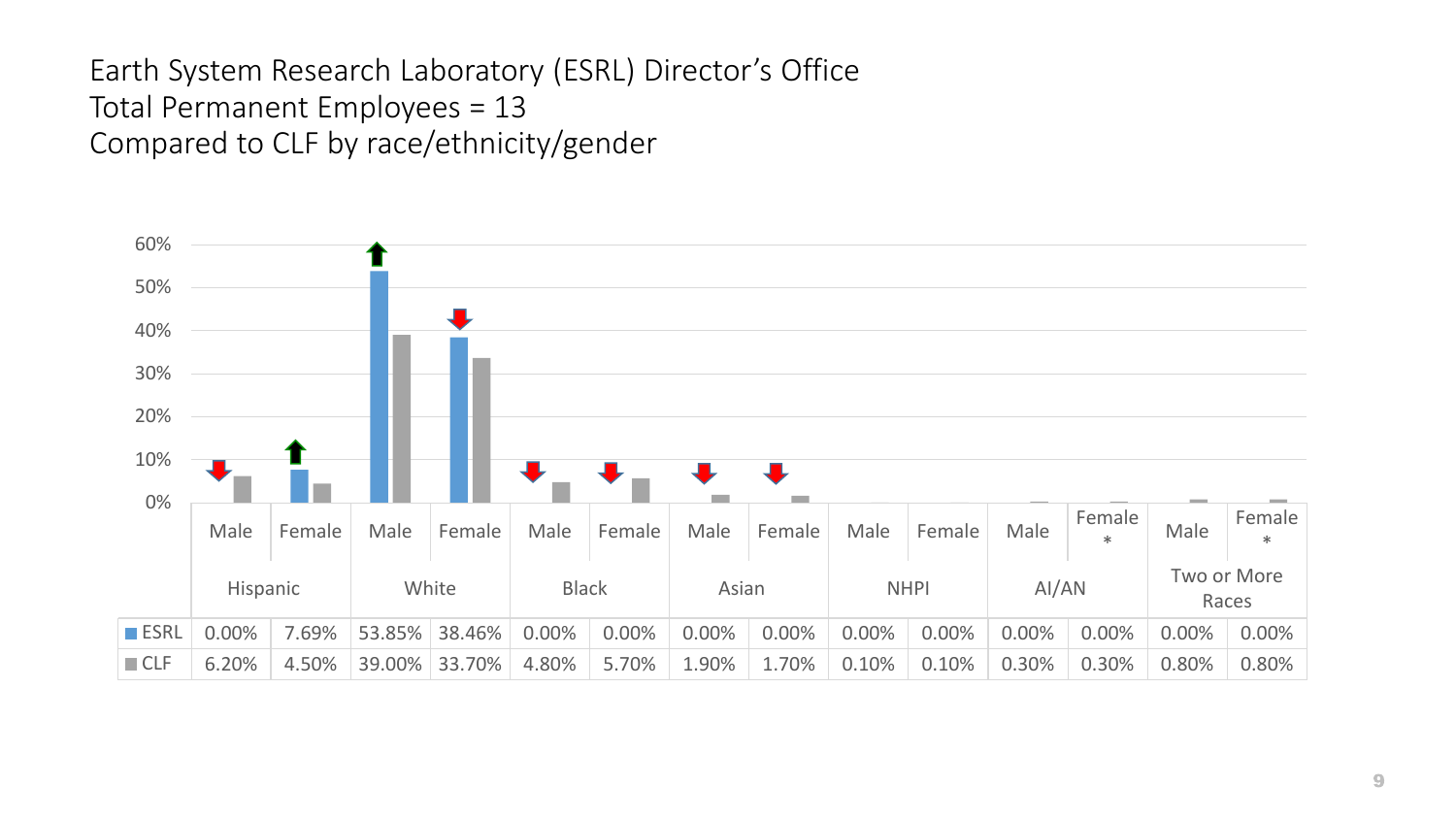### Chemical Sciences Laboratory (CSL) Total Permanent Employees = 38 CLF by race/ethnicity/gender

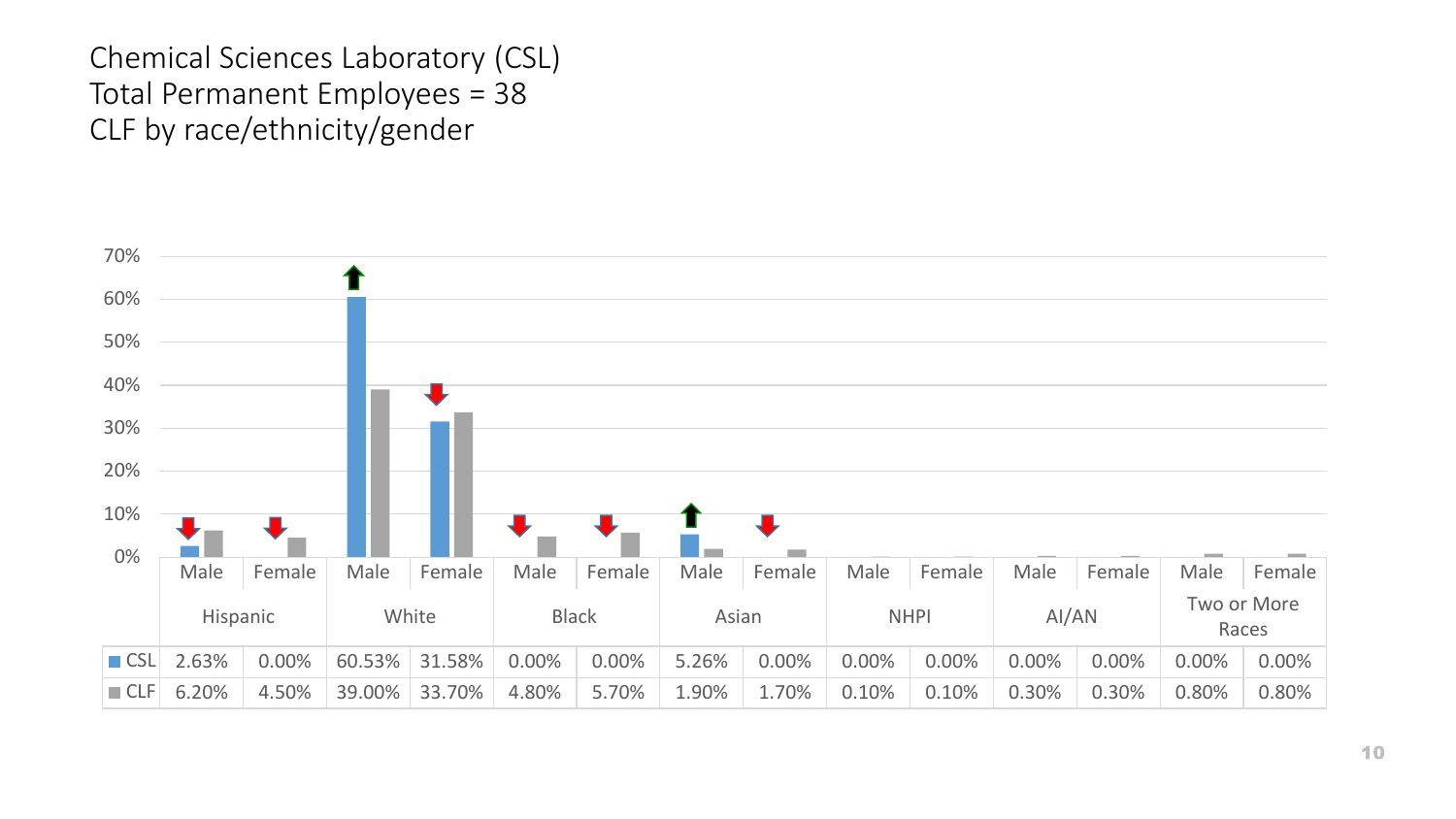Global Systems Laboratory (GSL) FY 20 Total Permanent Employees = 45 Compared to CLF by Race/Ethnicity/Gender



\*Note: This is as of FY20 and does not include new hire at GSL.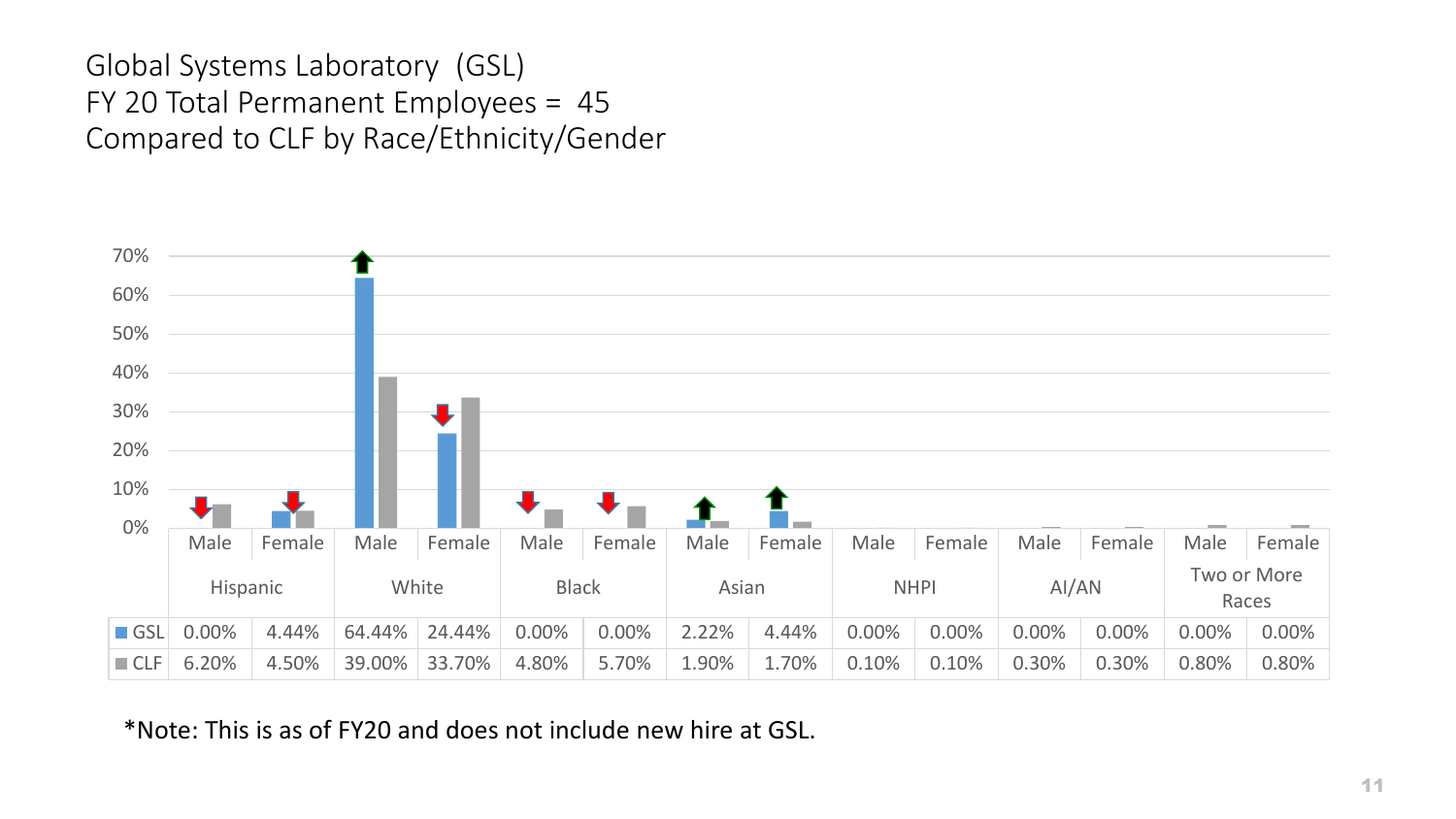### Physical Sciences Laboratory (PSL) Total Permanent Employees = 45 Compared to CLF by race/ethnicity/gender

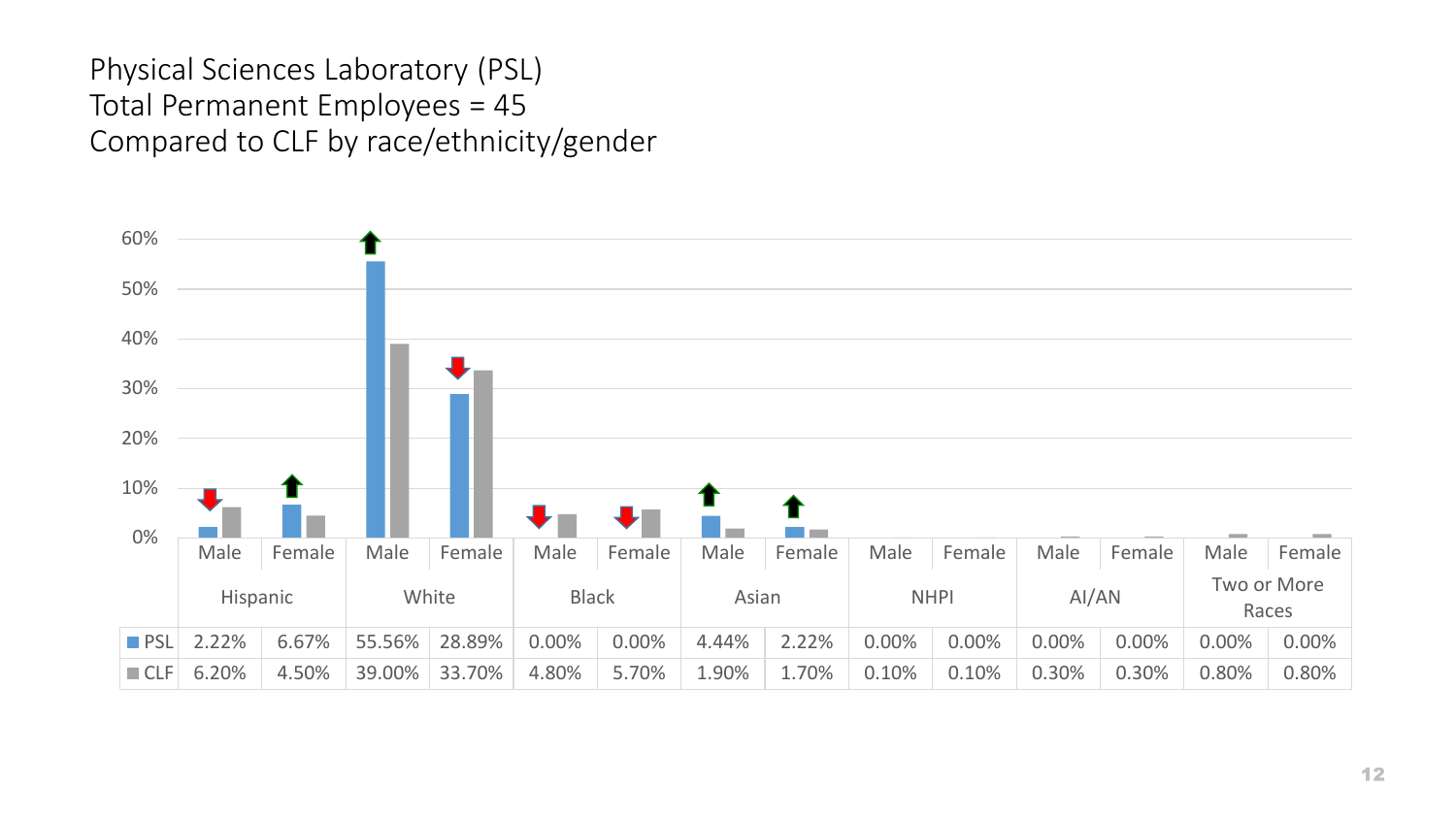### Global Monitoring Laboratory (GML) Total Permanent Employees = 33 Compared to CLF by Race/Ethnicity/Gender

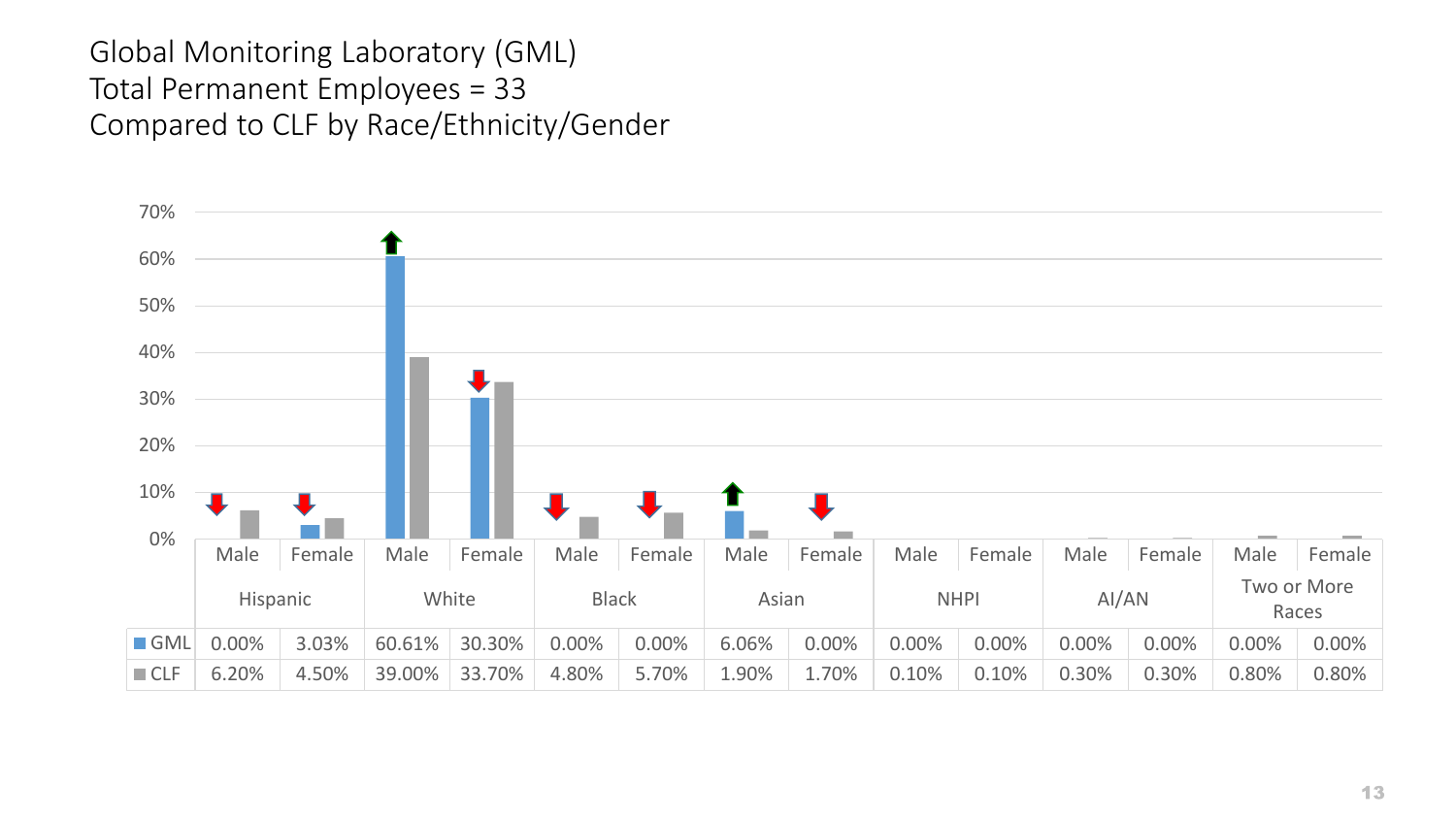### Geophysical Fluid Dynamics Laboratory (GFDL) Total Permanent Employees = 78 Compared to CLF by Race/Ethnicity/Gender

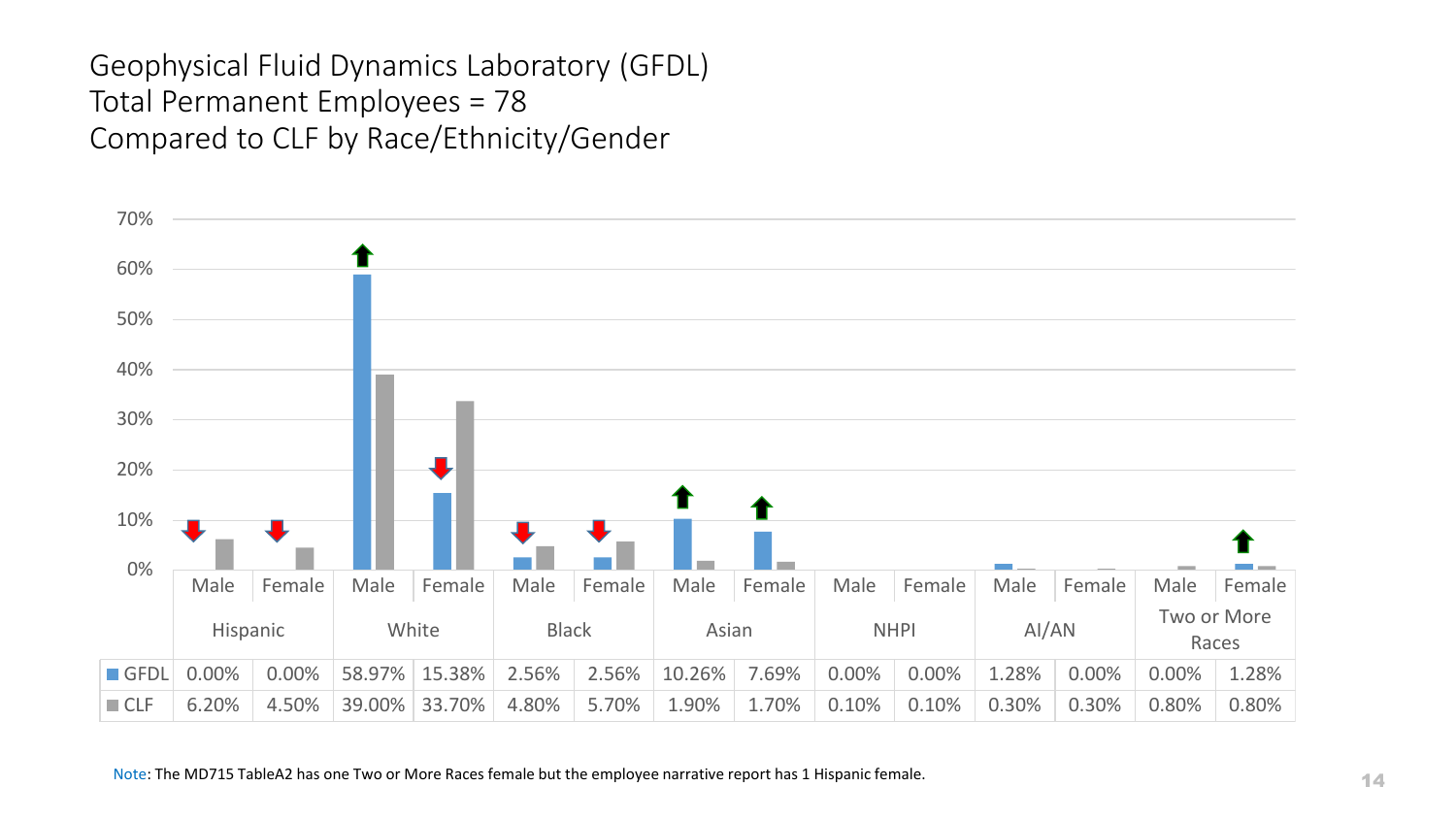### Great Lakes Environmental Research Laboratory (GLERL) Total Permanent Employees = 50 Compared to CLF by race/ethnicity/gender

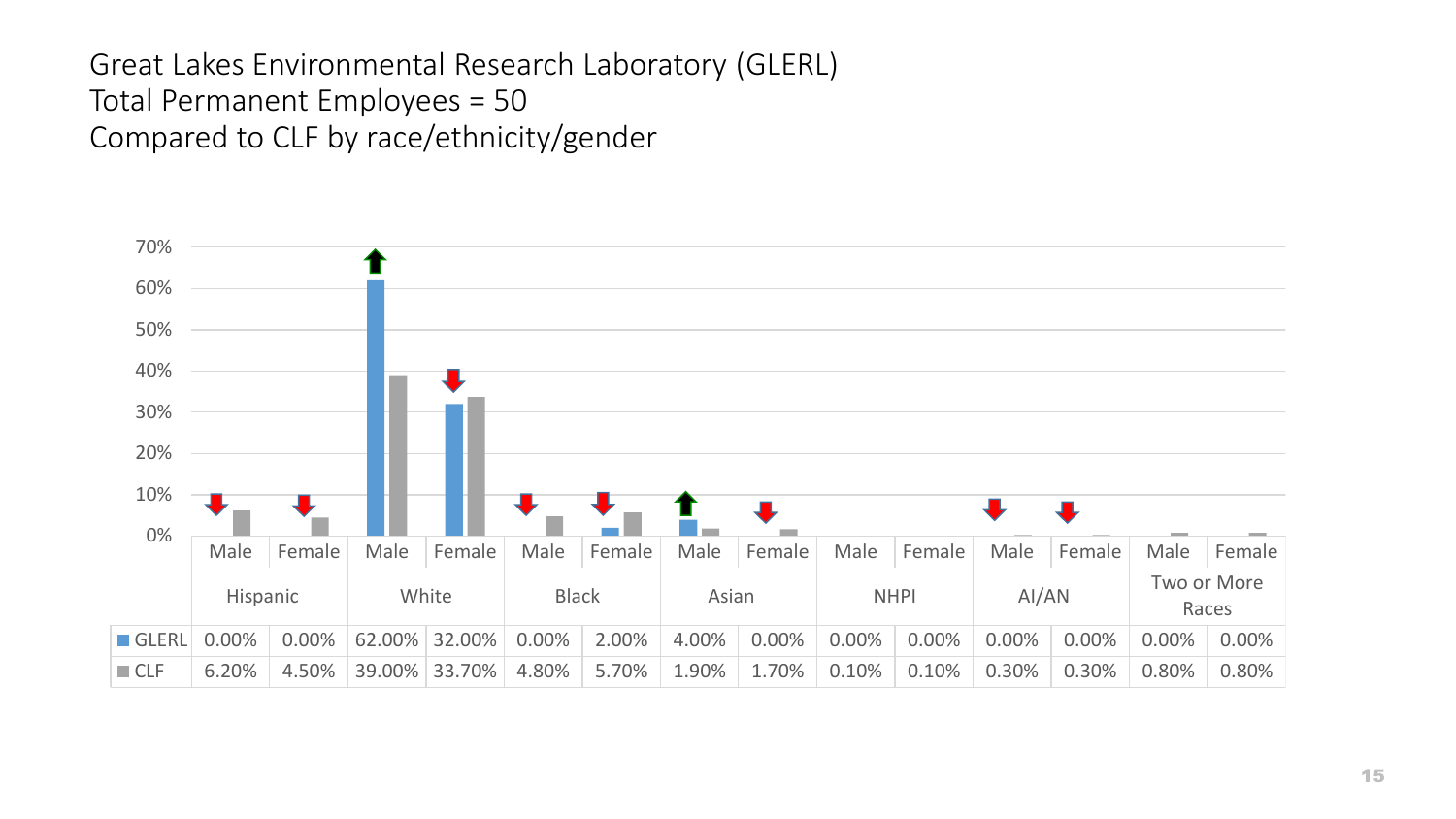National Severe Storms Laboratory (NSSL) Total Permanent Employees = 49 Compared to CLF by race/ethnicity/gender

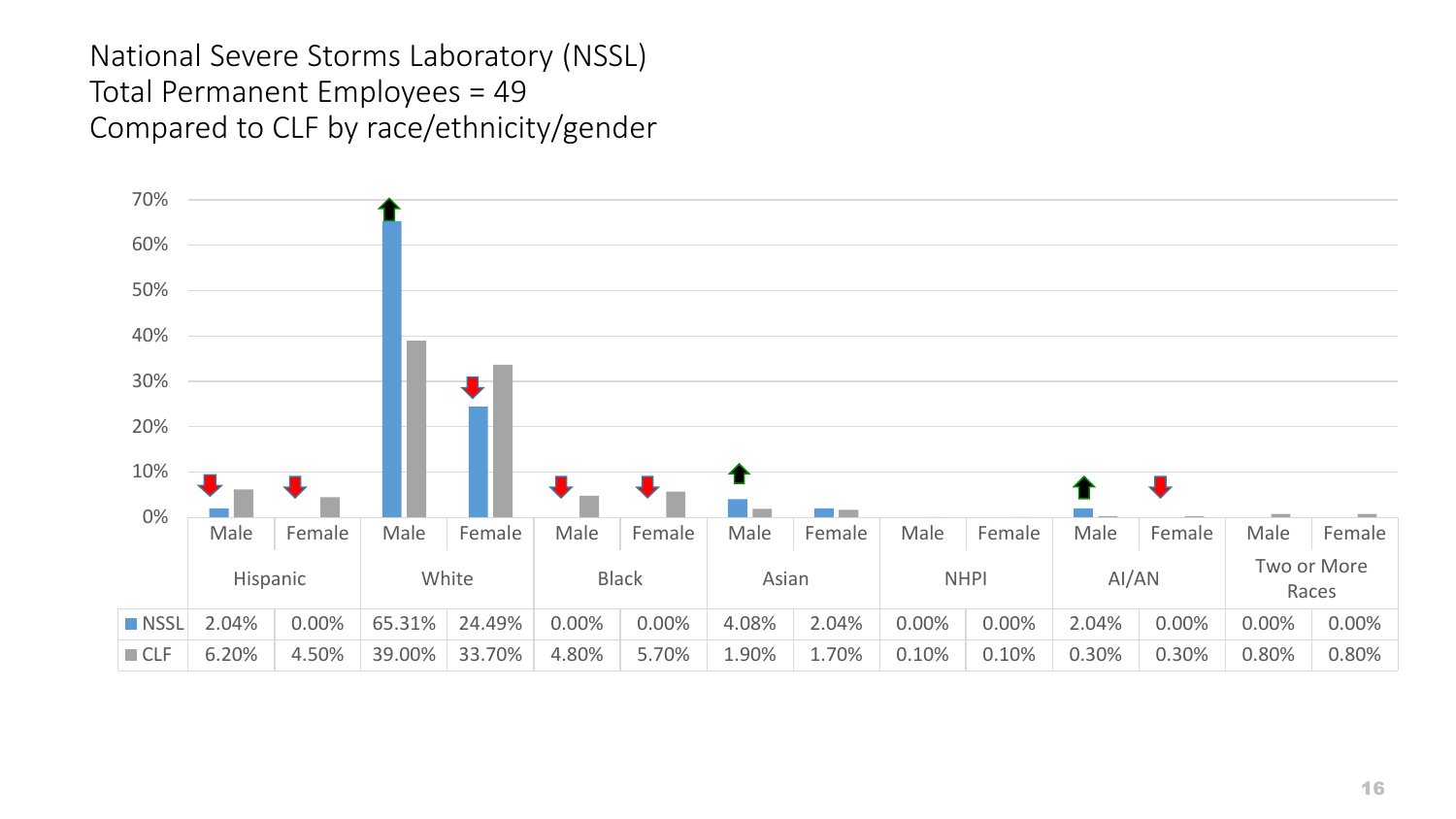Pacific Marine Environmental Laboratory (PMEL) Total Permanent Employees = 62 Compared to CLF by race/ethnicity/gender

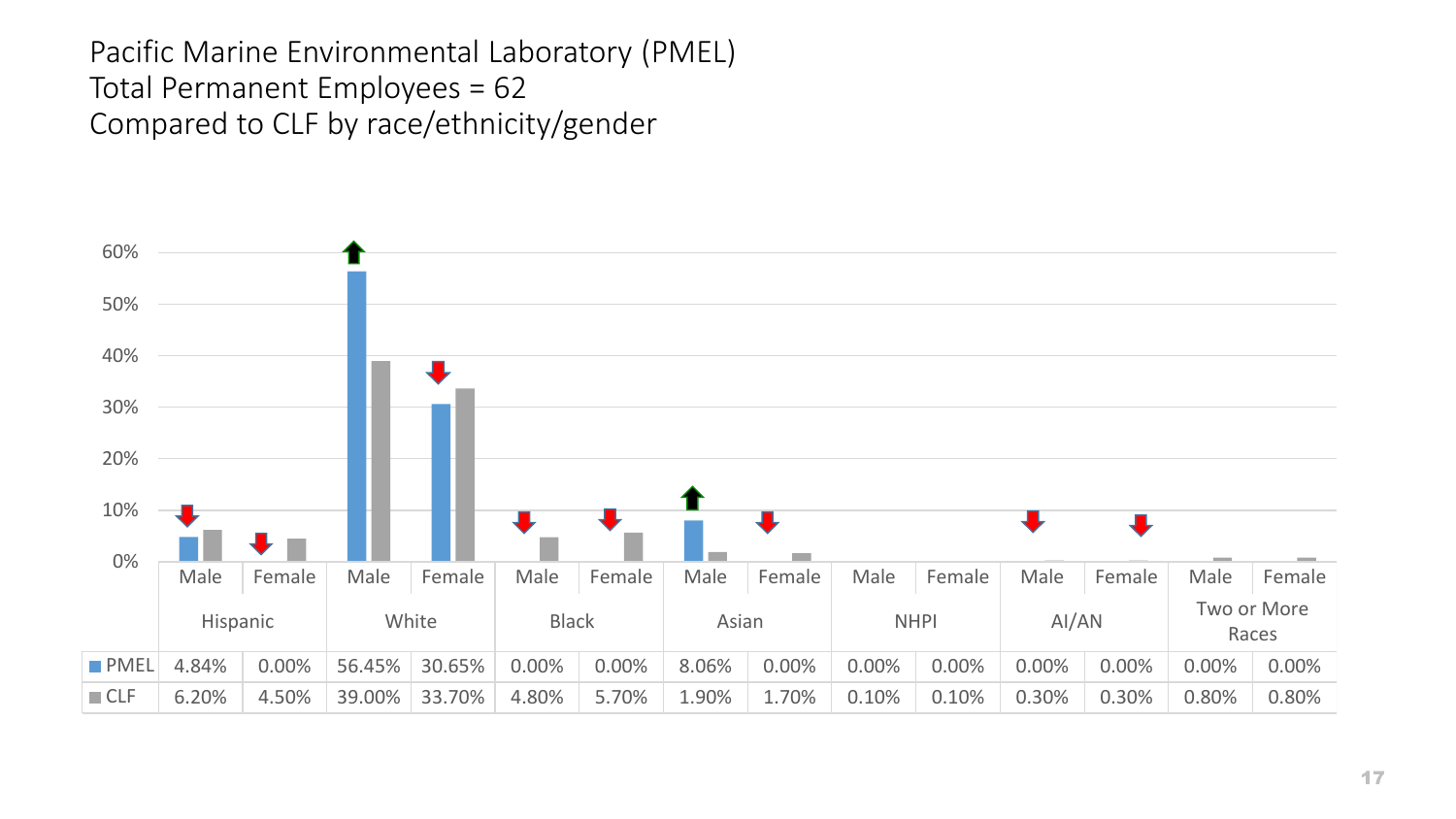OAR Headquarters (Does not include Program Offices) Total Permanent Employees = 87 Compared to CLF by race/ethnicity/gender

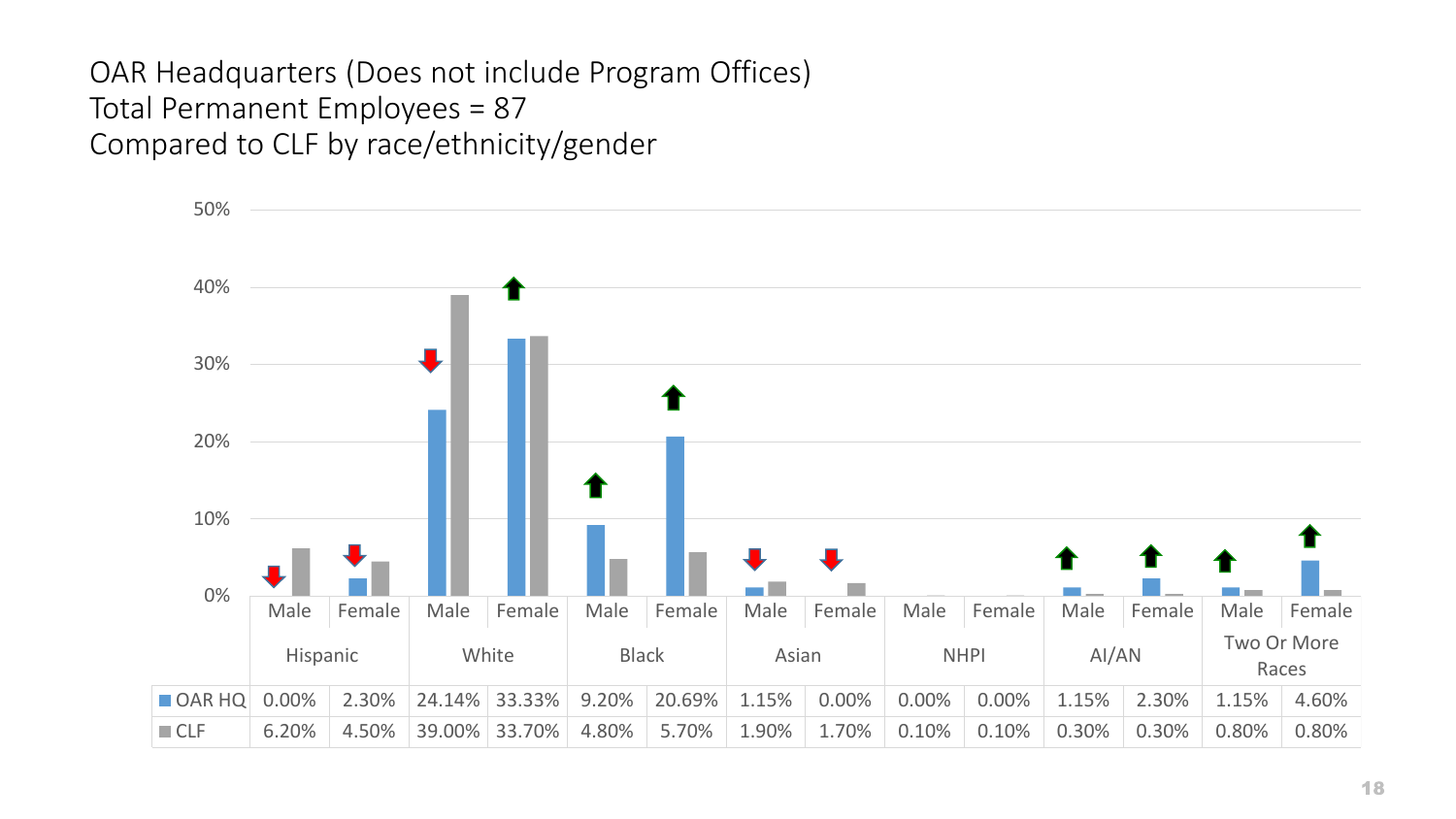### OAR Program Offices (Sea Grant, CPO, OER, WPO, OAP, TPO, GOMO) Total Permanent Employees = 102 Compared to CLF by race/ethnicity/gender

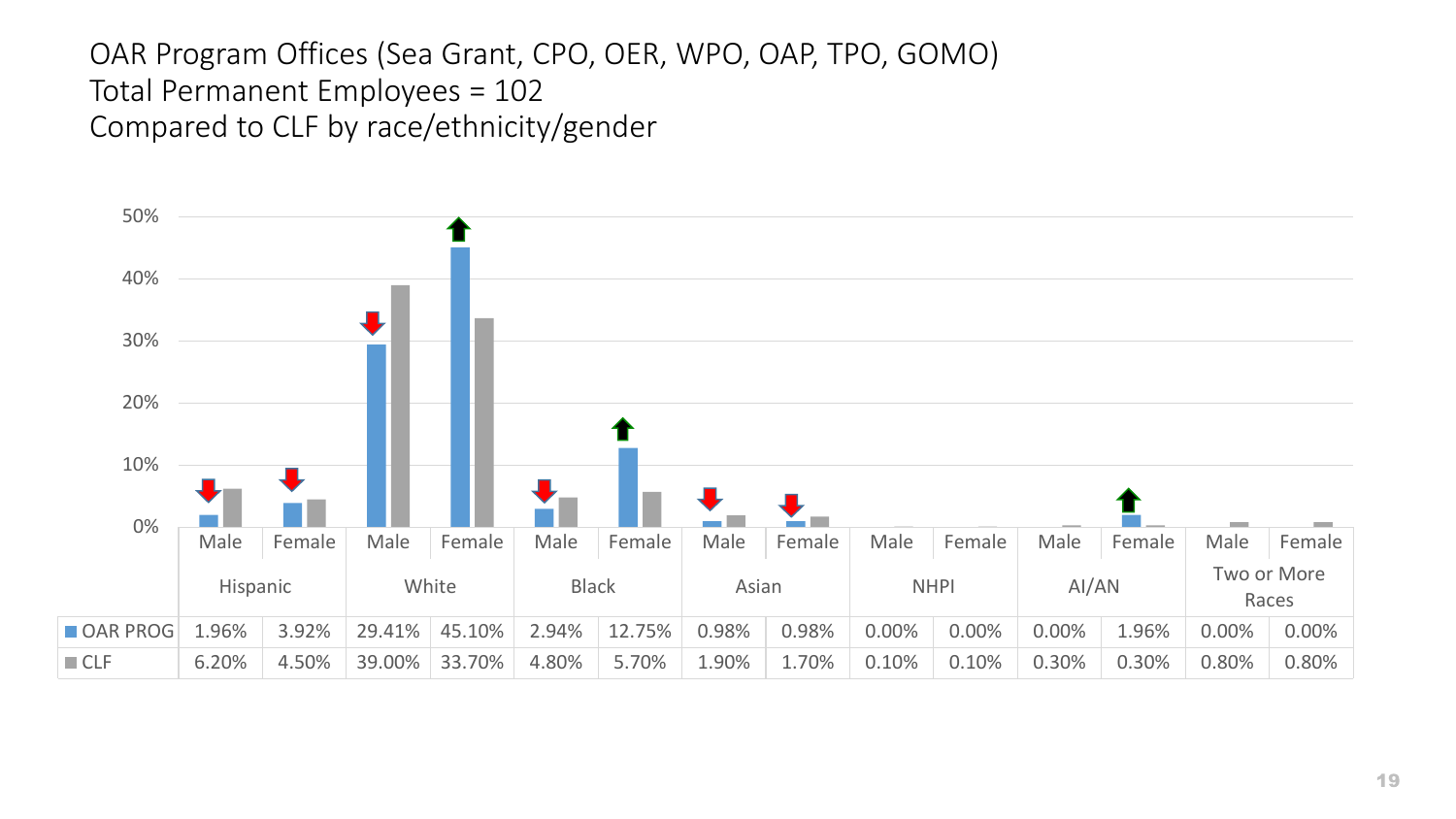```
OAR Major Occupations – Physical Science (1301)
Total = 131Compared to OCLF by Race/Ethnicity/Gender
```
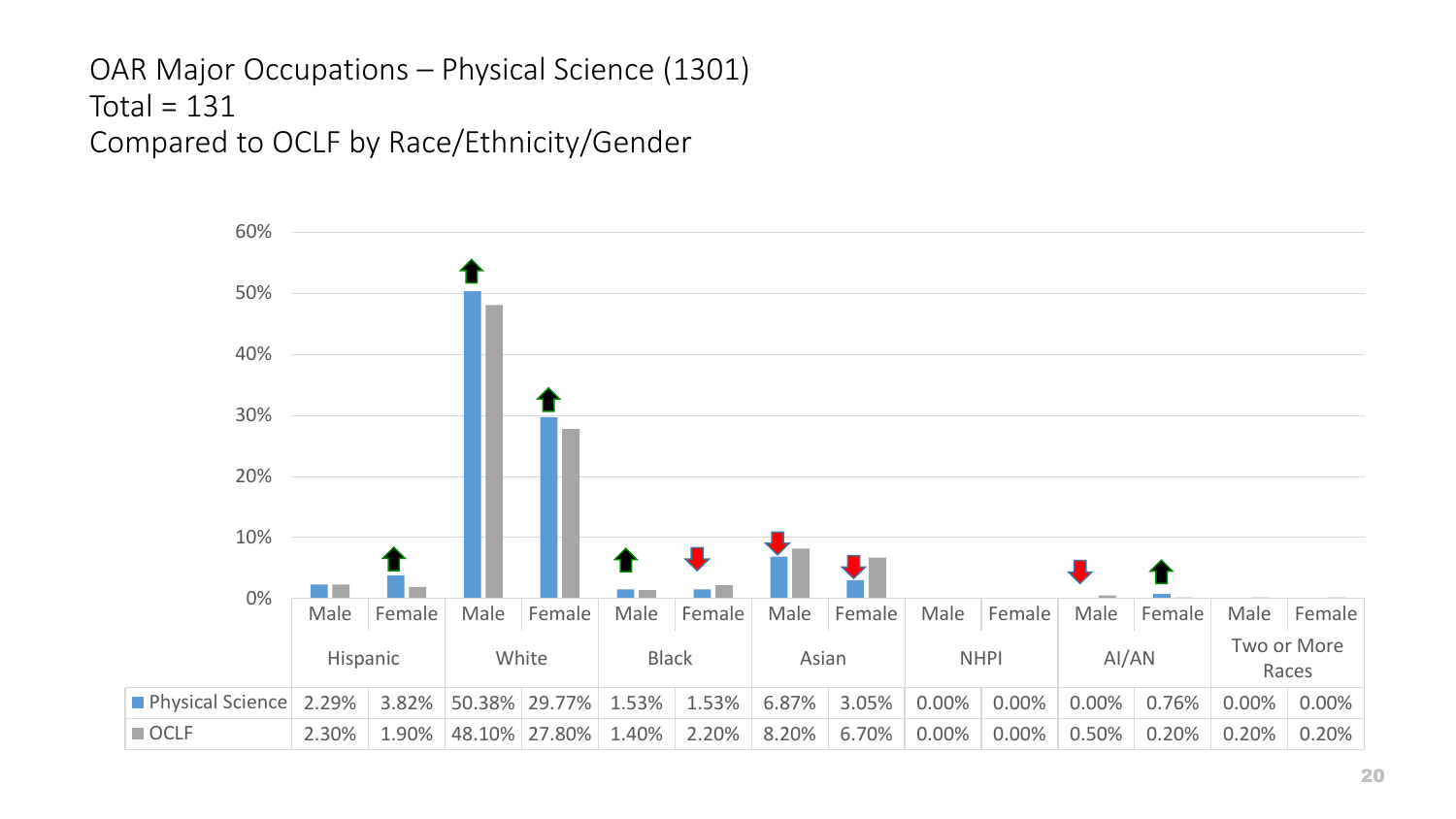### OAR Major Occupations – Meteorology (1340) - Total = 95 Compared to Occupational CLF by Race/Ethnicity/Gender

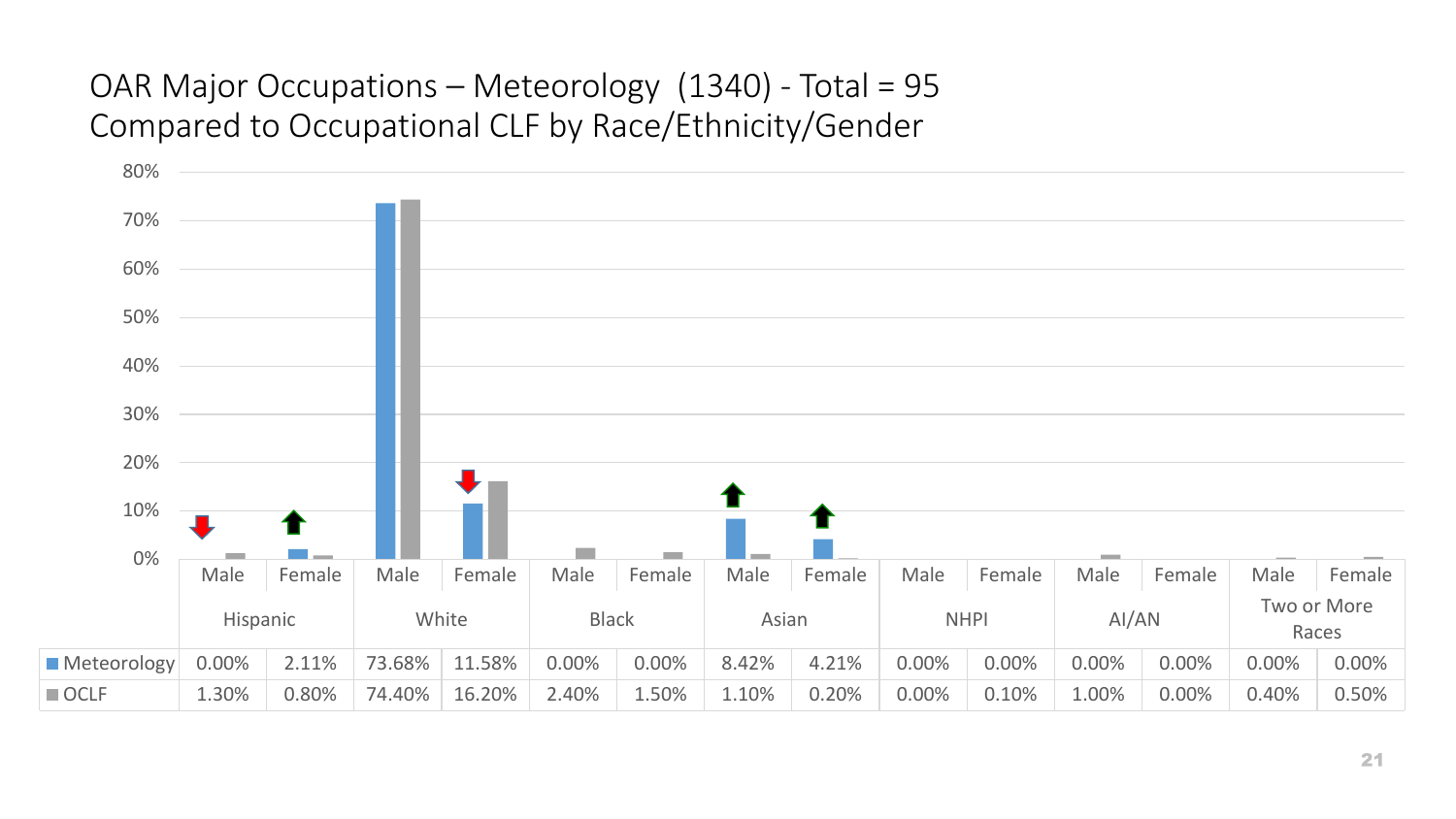## OAR Major Occupations – Management Program Analysis (0343)\* Total =  $86$

Compared to Occupational CLF by Race/Ethnicity/Gender



\*Management/Program Analysis is the third most popular occupational series at OAR.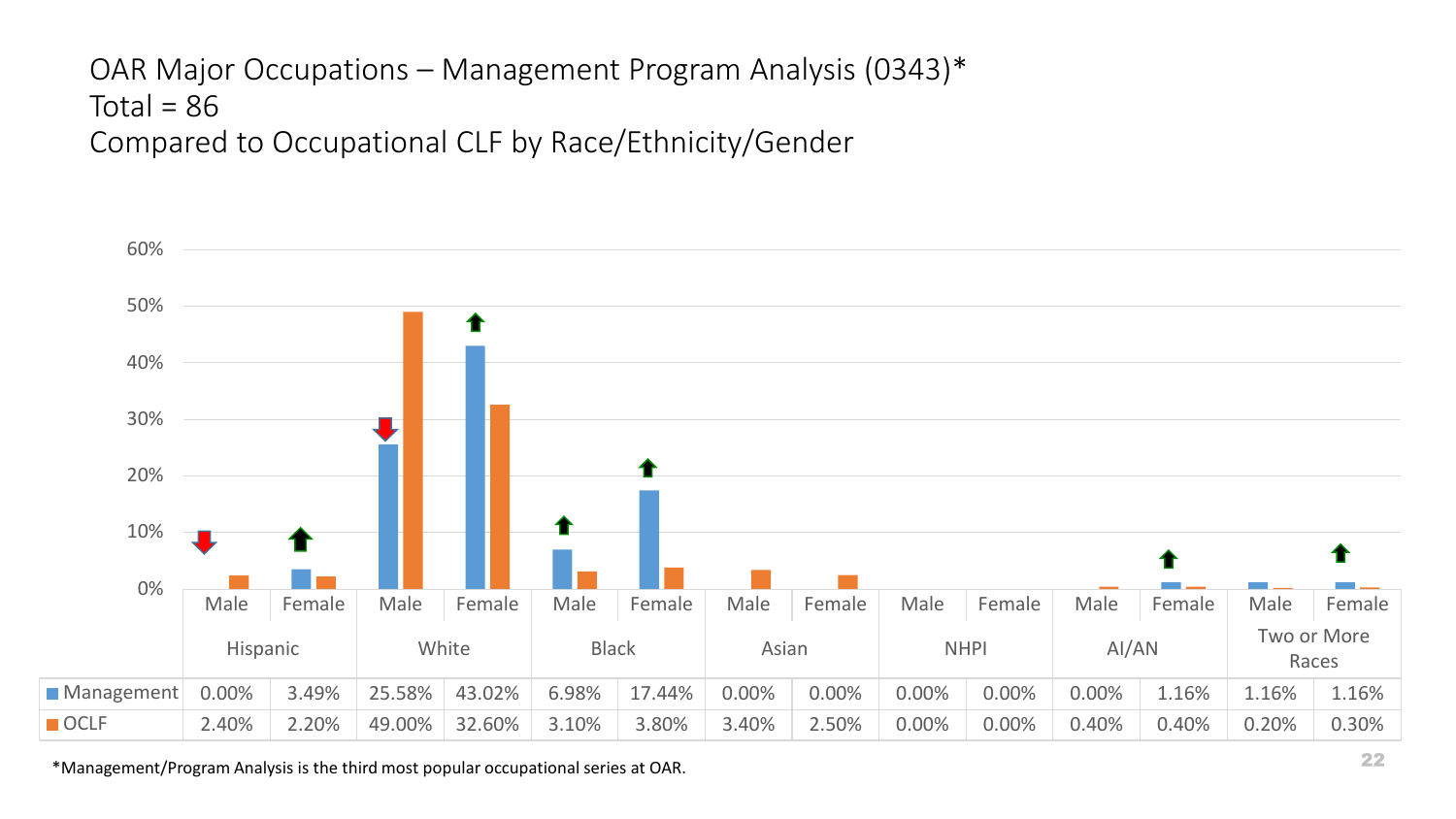### OAR Major Occupations – Information Technology Management (2210) Total =  $57$ Compared to OCLF by Race/Ethnicity/Gender

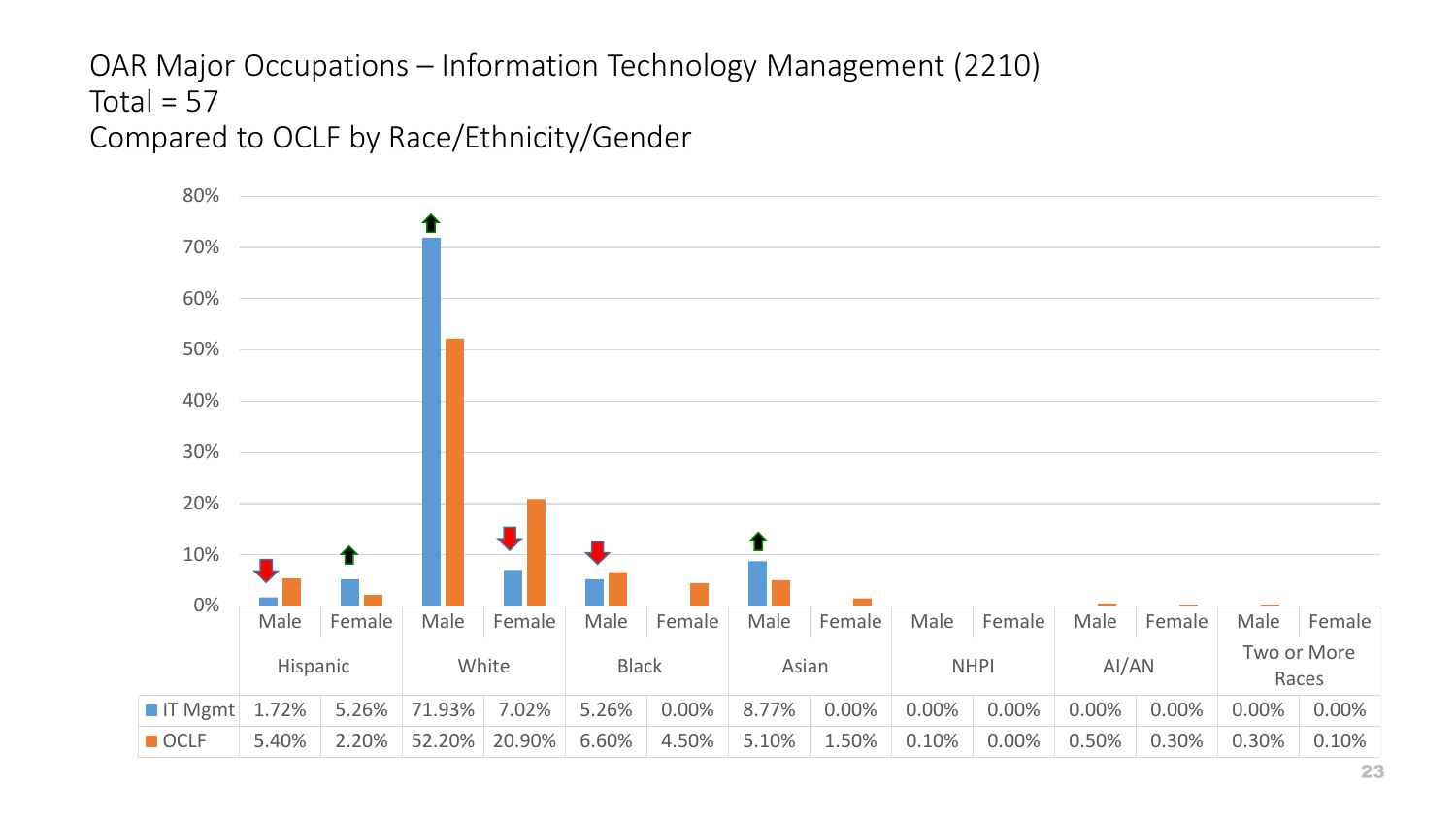## OAR Major Occupations – Oceanography (1360) Total =  $56$

Compared to Occupational CLF by Race/Ethnicity/Gender

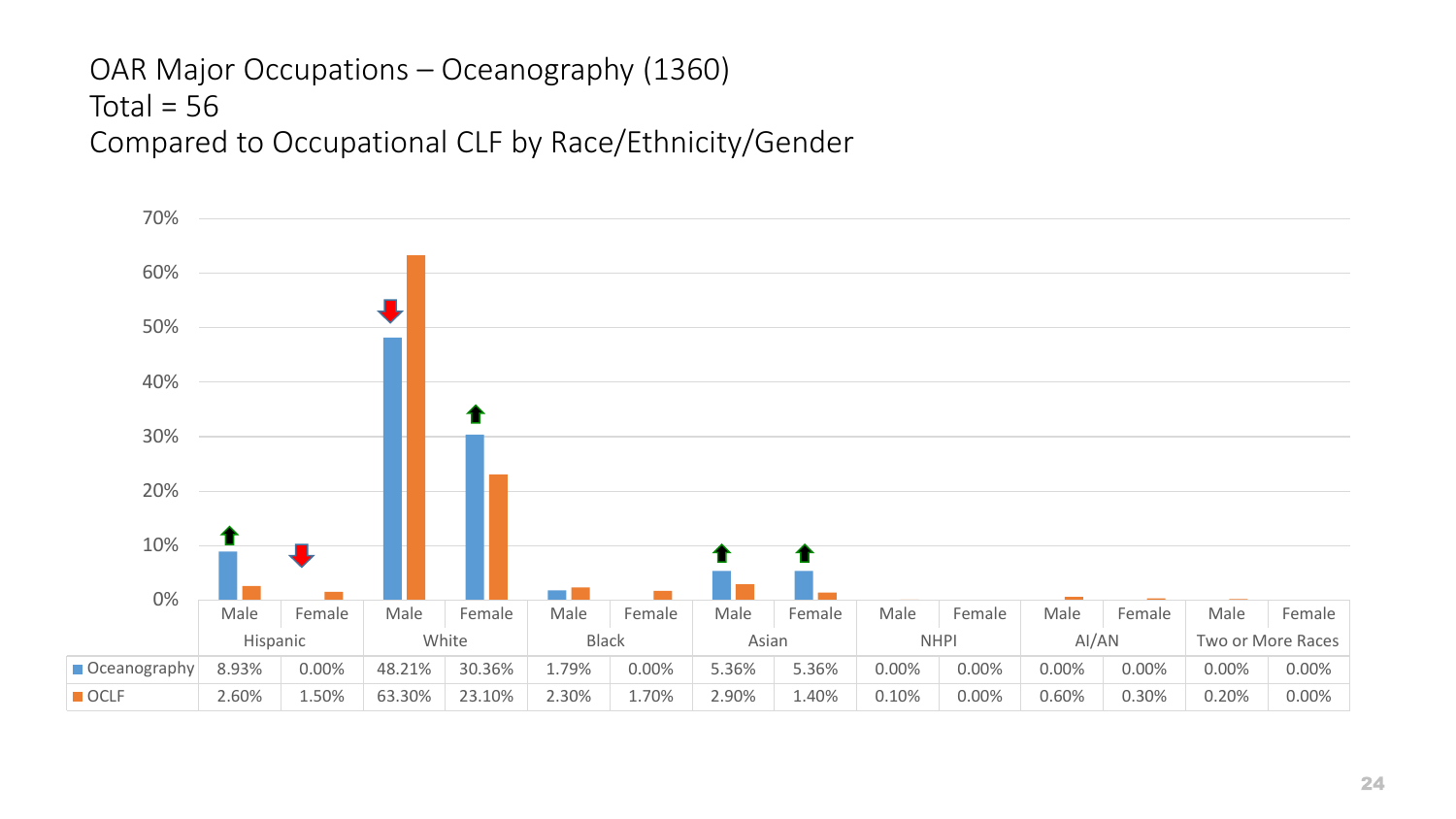### OAR Grade Level Distribution – ZP Pay Plan (Scientific & Engineering) By Race/Ethnicity/Gender

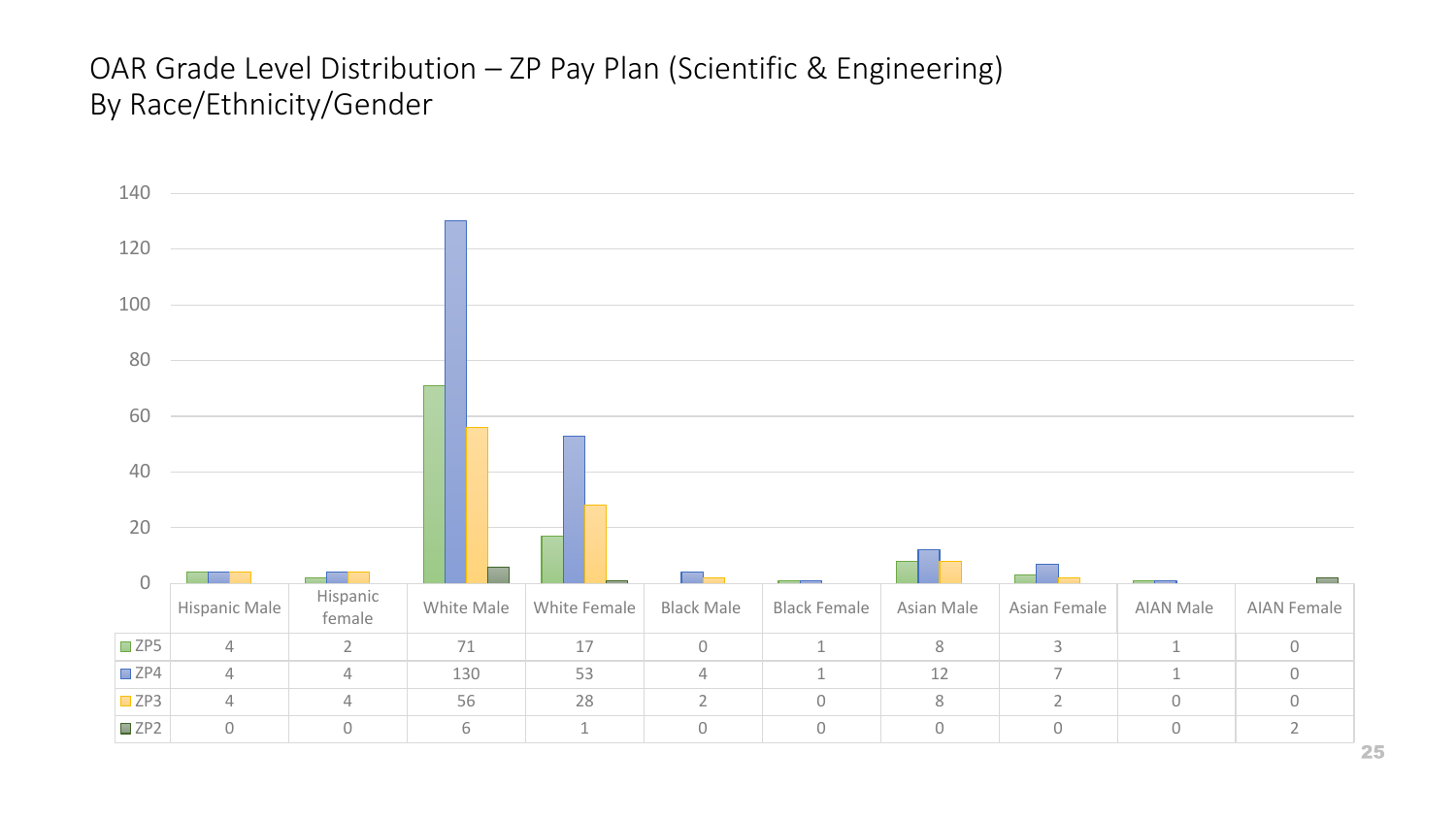### OAR Grade Level Distribution – ZT Pay Plan (Scientific & Engineering Technician)



Hispanic, Black, NHOPI, AI/AN and Two or More Races are absent.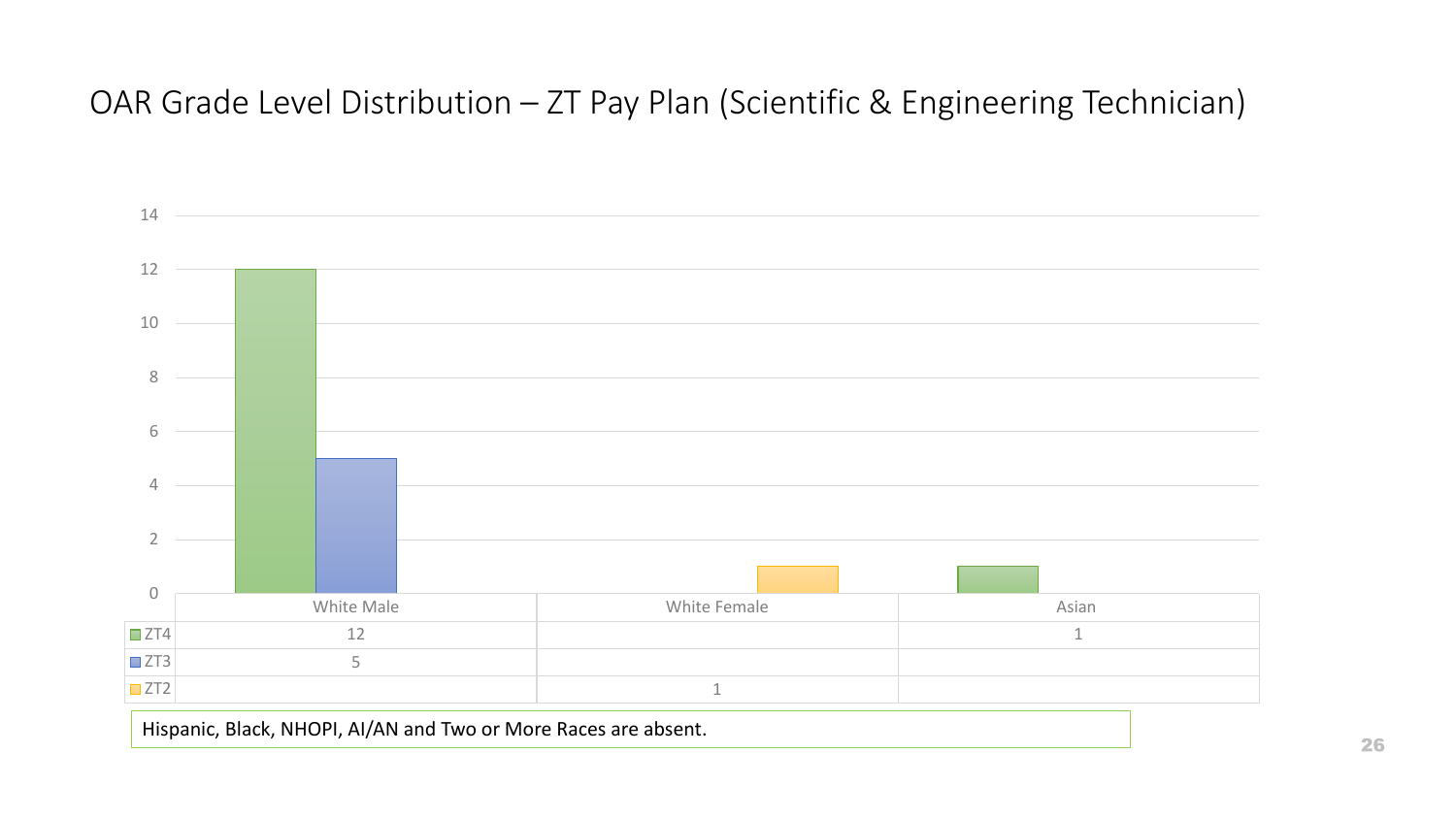### OAR Grade Level Distribution - ZA Pay Plan (Administrative and Managerial) By Race/Ethnicity/Gender

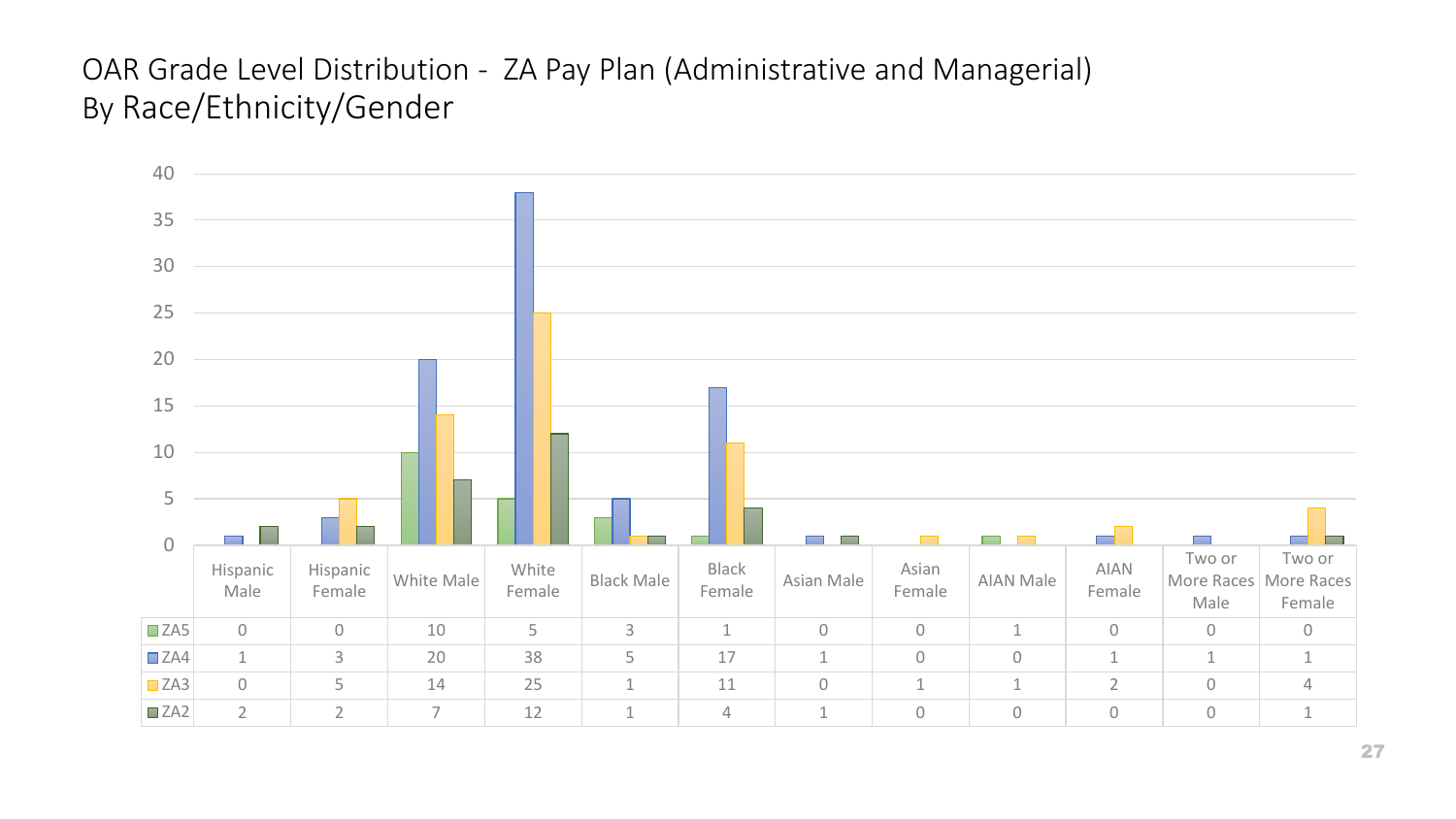OAR Grade Level Distribution – ZS Pay Plan (Administrative Support )



Note: AI/AN, Asian, Native Hawaiian & Two or more races are absent.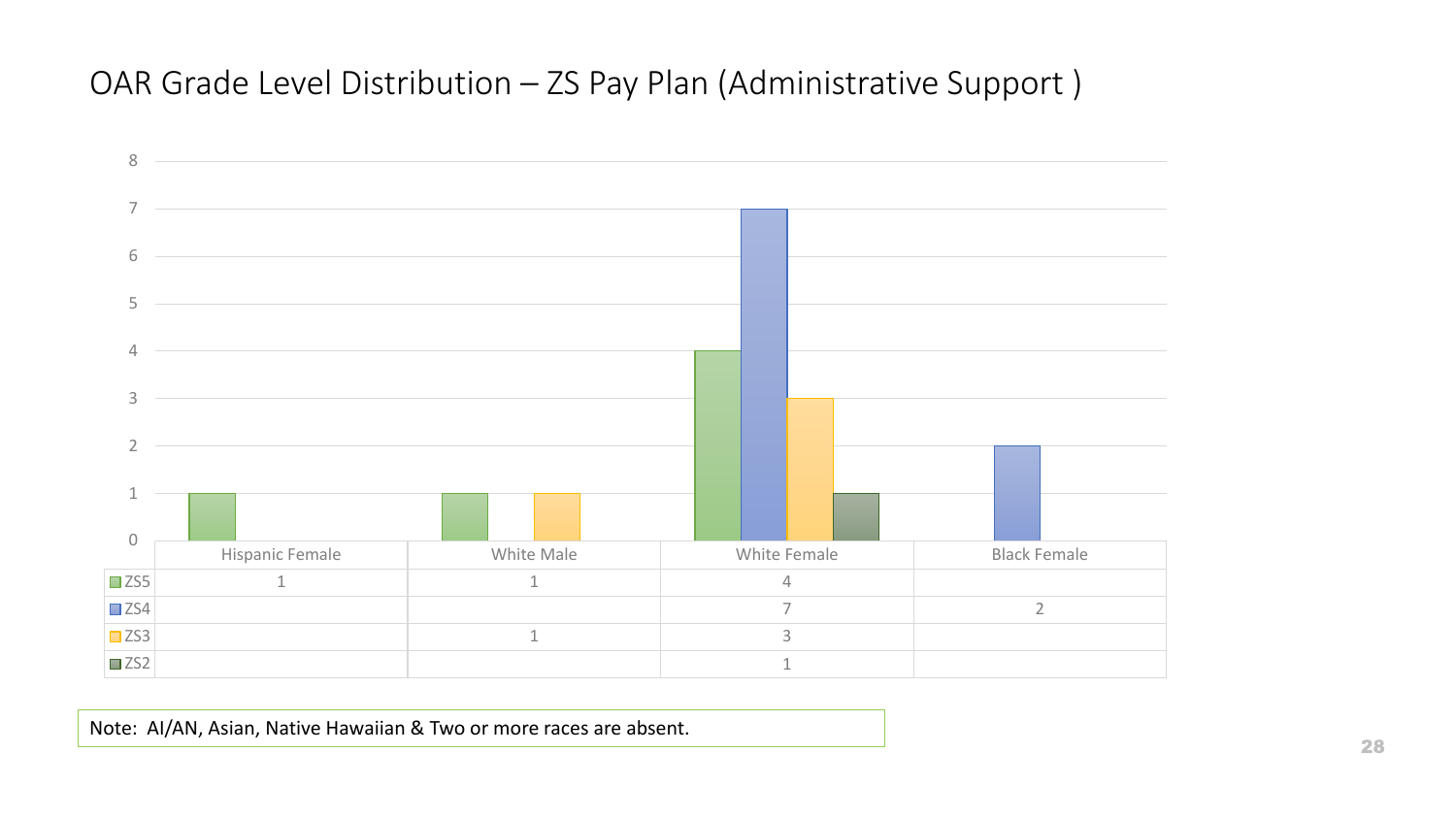### OAR Grade Level Distribution – SES/ST

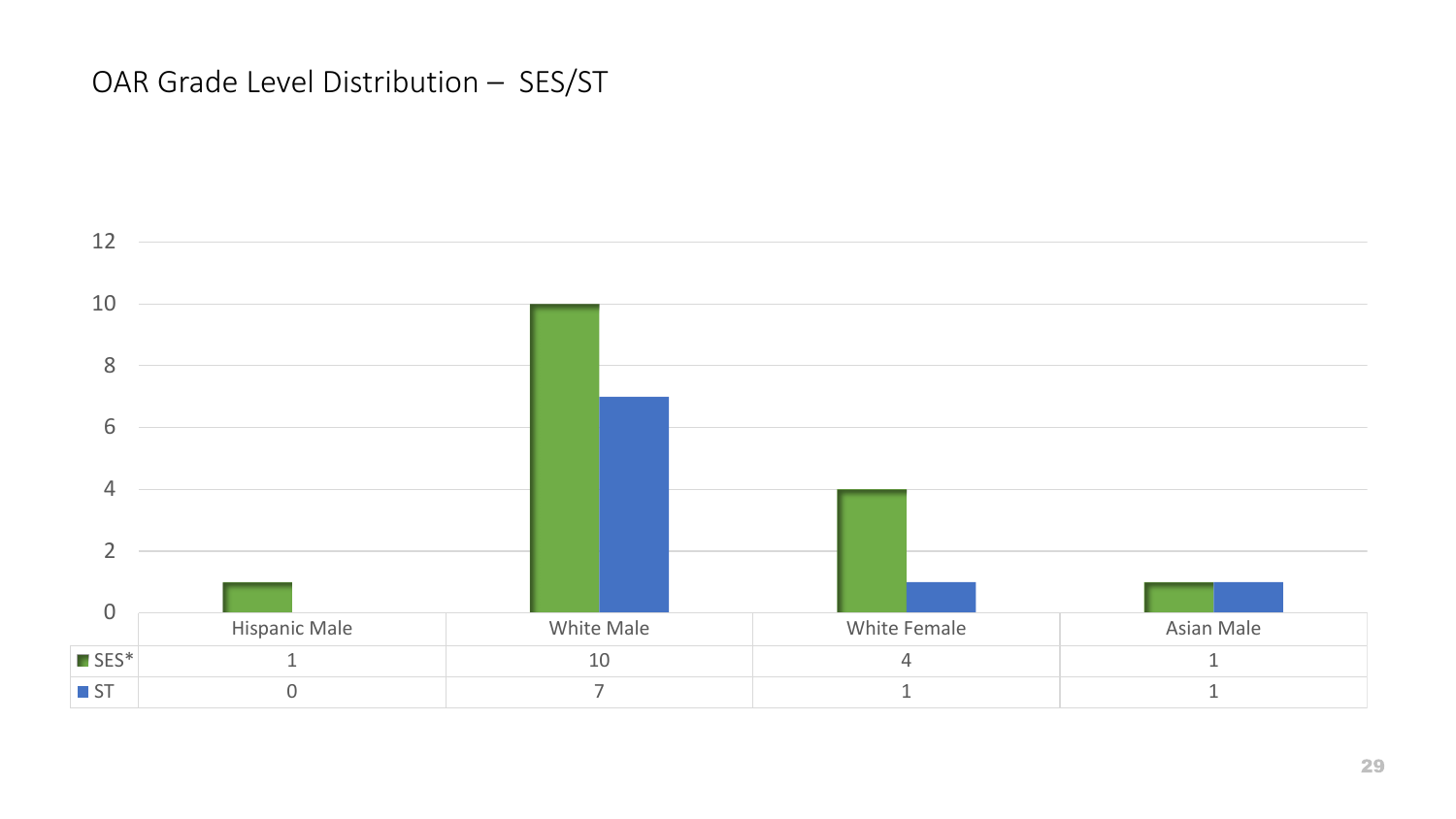### OAR Permanent New Hires = 78



**Hires**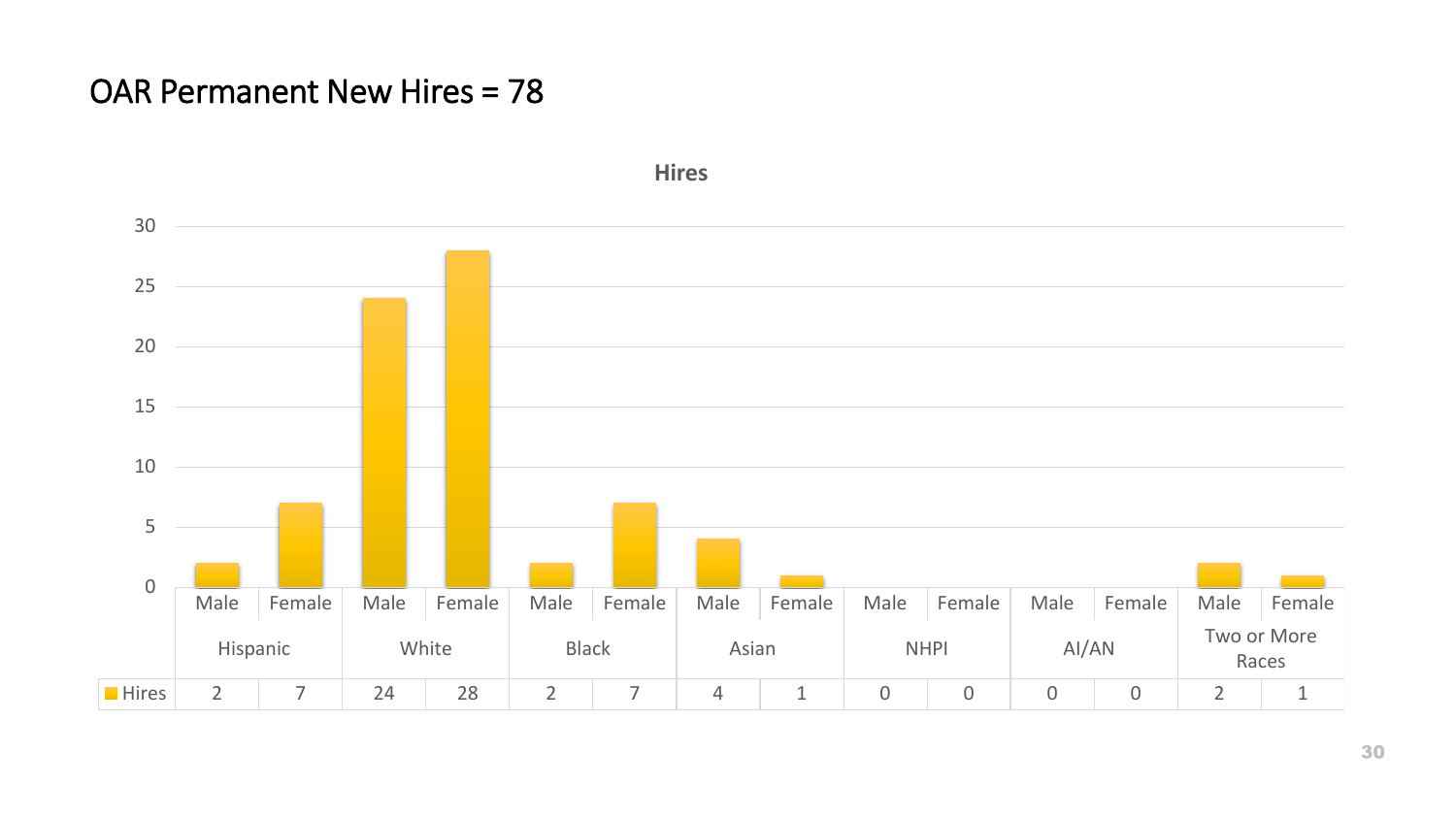### OAR Separations = 27

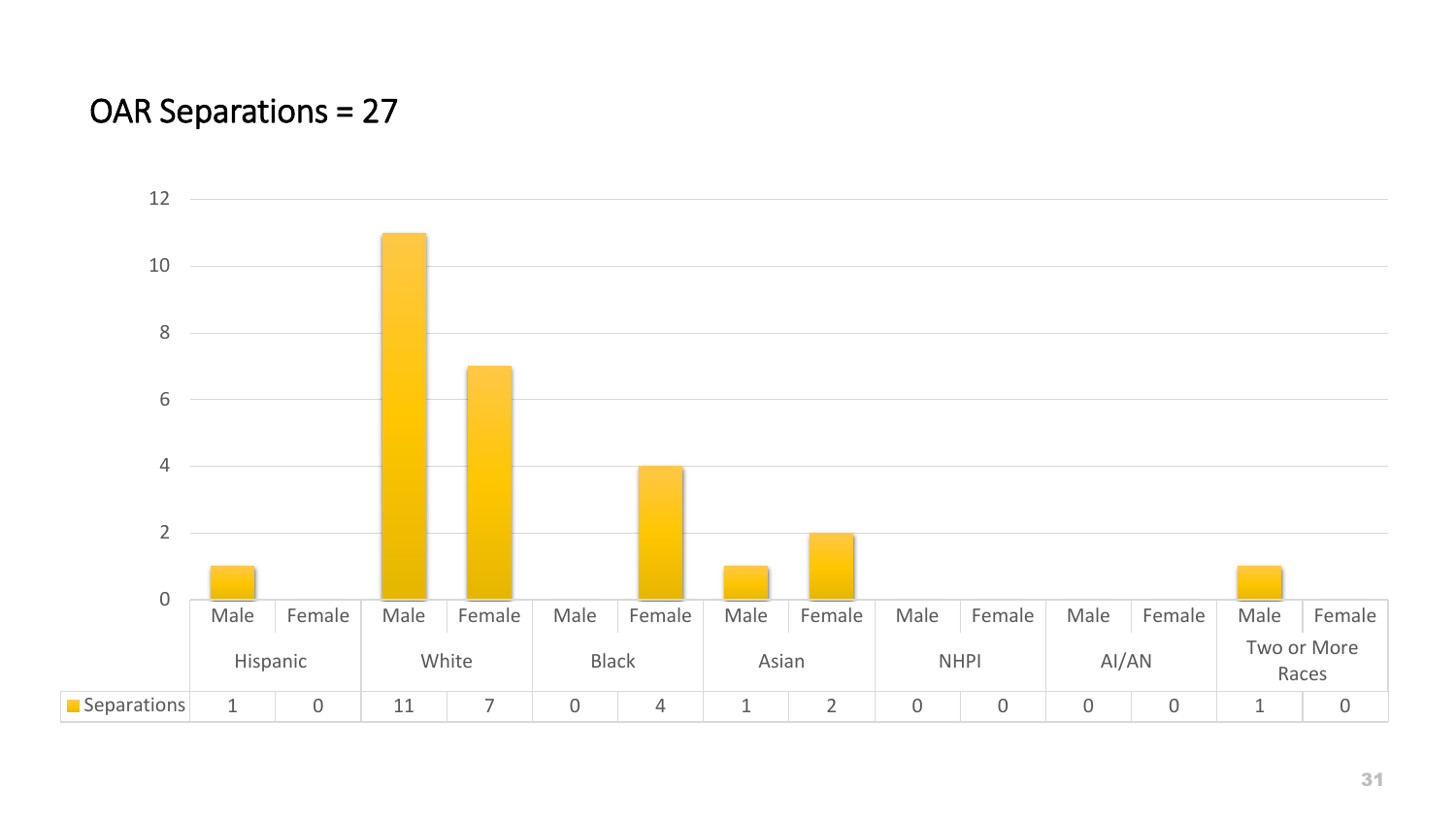### FY 20 – CASH AWARDS by Race/Ethnicity/Gender

MD715 - Table A9-1 – Based on total awards given. Employees may have received awards more than once.

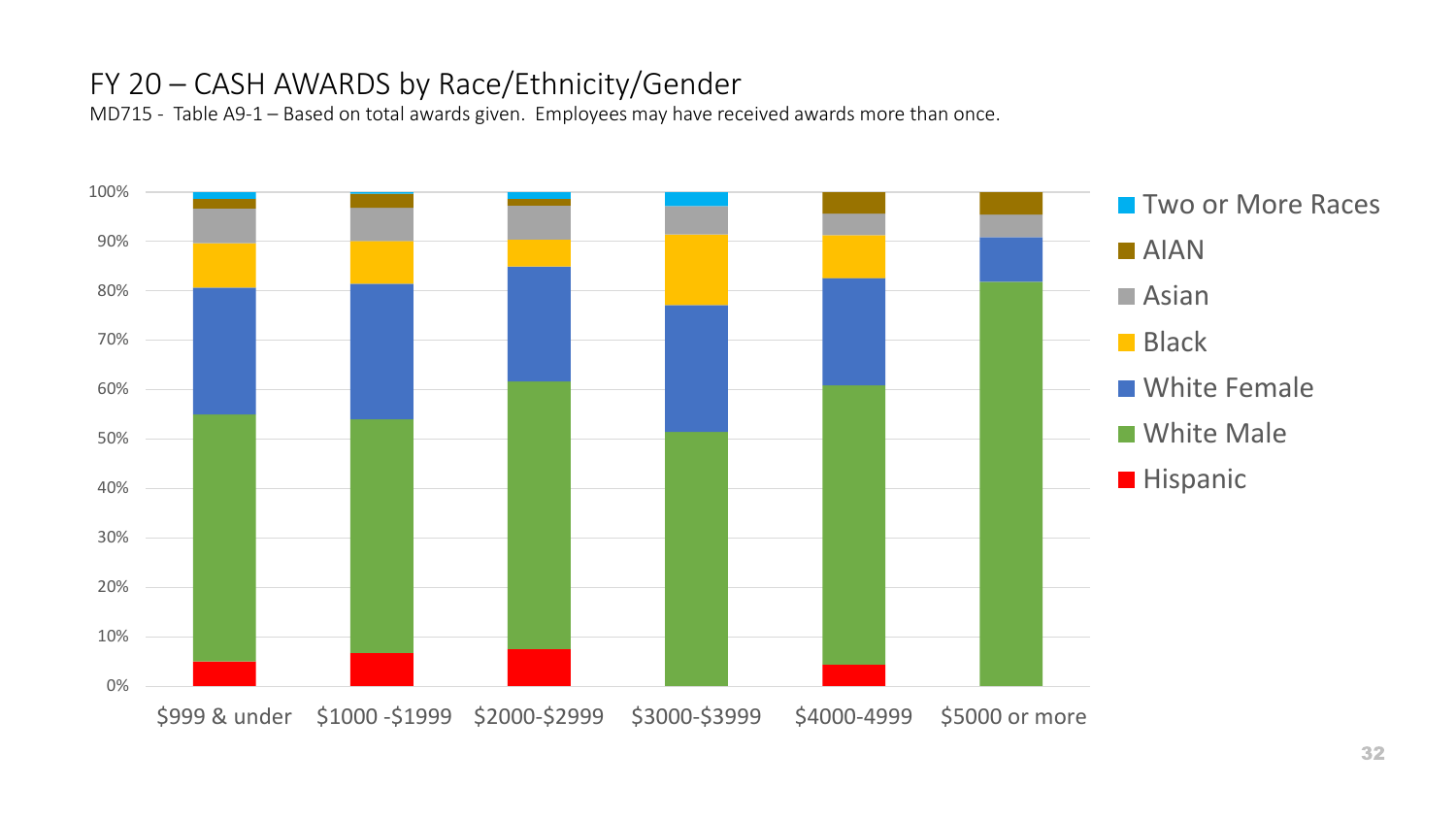### FY 20 – Time Off Awards

MD715 - Table A9-1 – Based on total awards given. Employees may have received awards more than once.

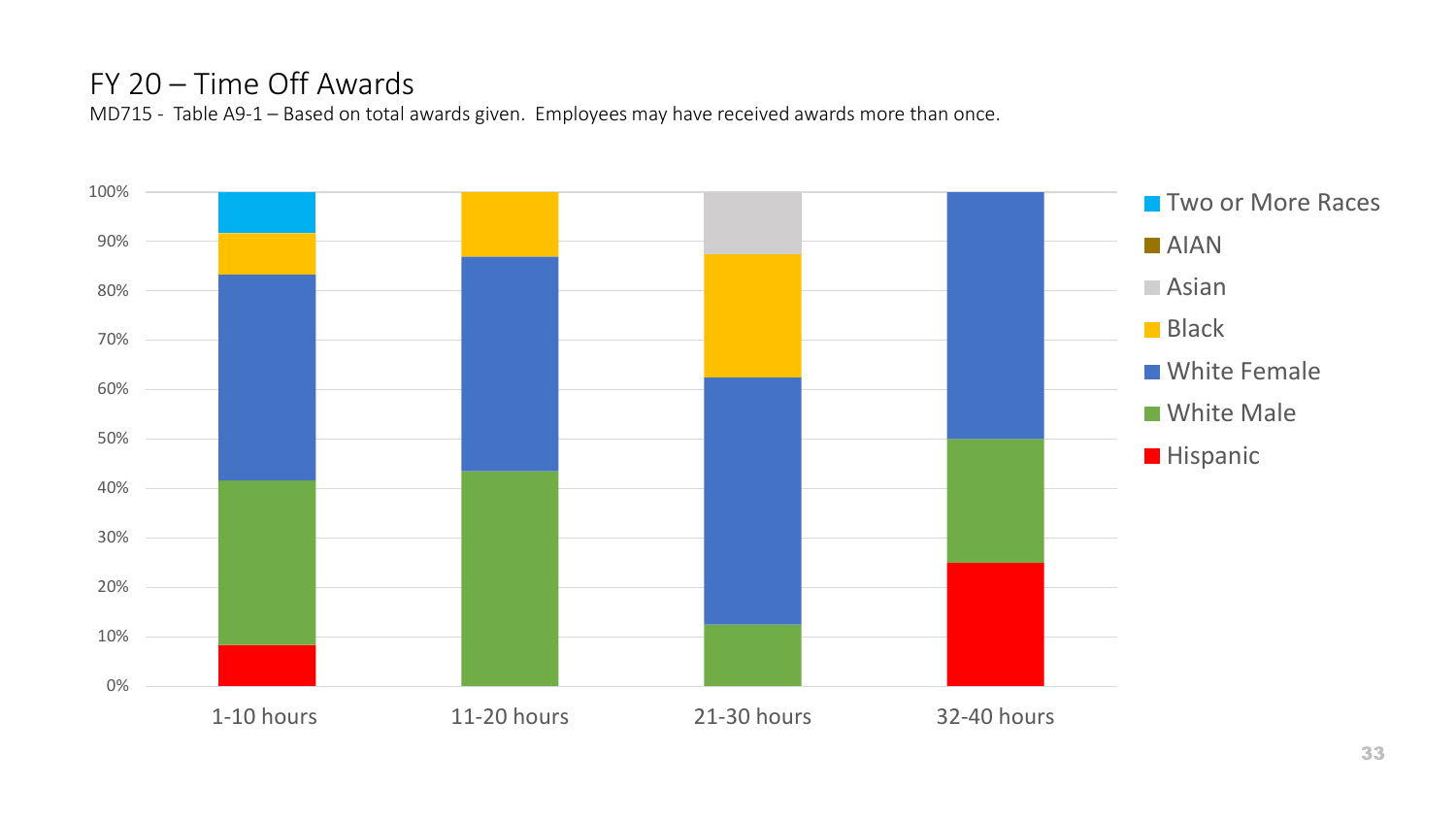#### Distribution by Disability Status MD715 Table BI



\*EEOC Federal Goal for Disabilities is 12.00%. Targeted Disabilities is 2.00%

•Targeted Disabilities: Developmental Mental Disability, Traumatic Brain Injury, Deaf or Serious Difficulty Hearing, Blind or Serious Difficulty Seeing, Missing Extremities, Significant Mobile Impairment, Partial or Complete paralysis, Epilepsy or other seizure disorders, Intellectual Disability, Significant Psychiatric Disorder, Dwarfism, Significant Disfigurement

•The purpose of focusing on targeted disabilities is to encourage the hiring, placement, and advancement of selected individuals with disabilities in affirmative employment planning.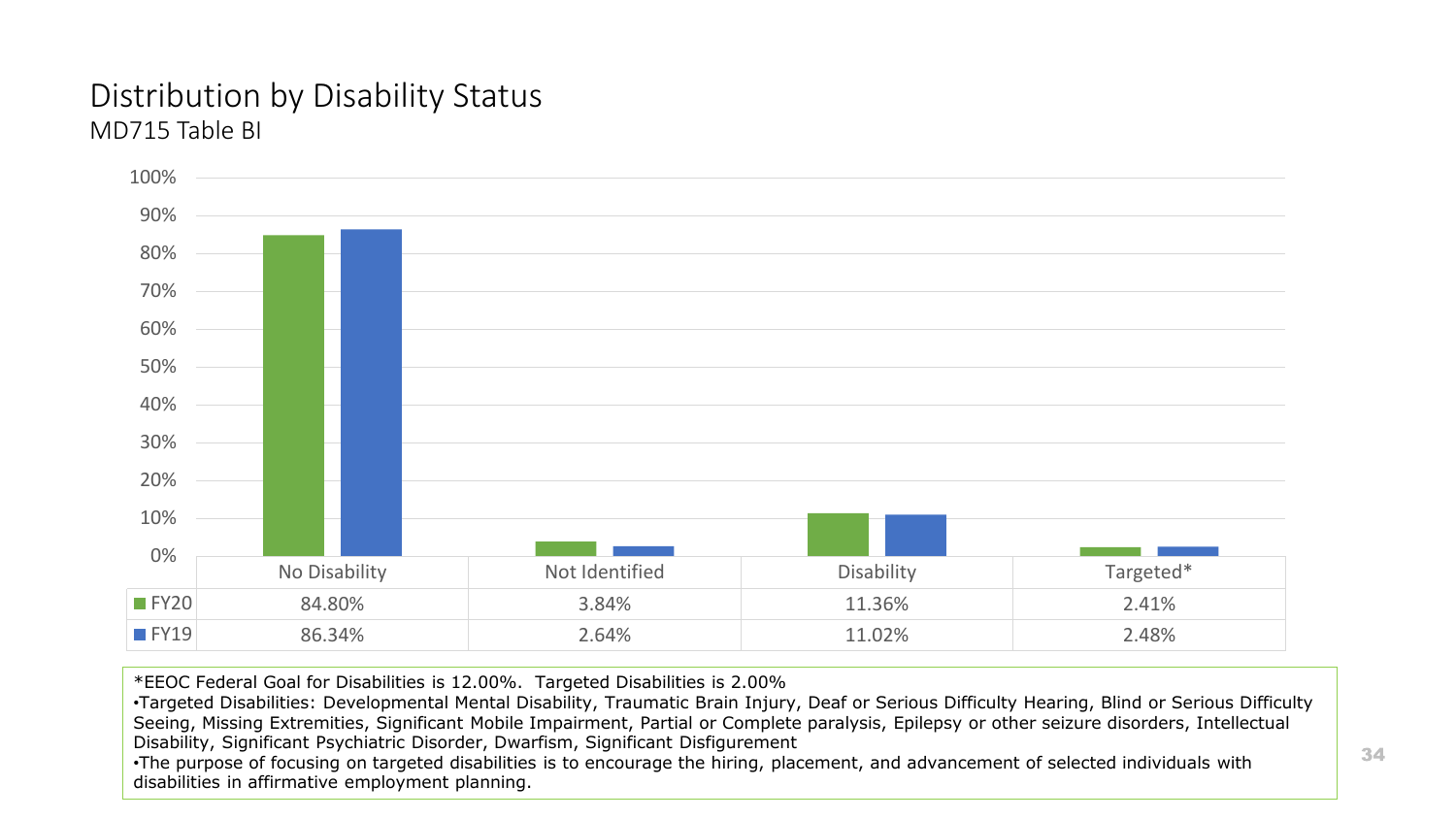### Age Profile by PATCO Categories for Permanent Employees Professional (Scientific) VS Administrative, Technical, Clerical, Other

Note: This is not an MD-715 chart but was requested by OAR management. As of 12/27/20



Note: Average Age for Professional (Scientific) is 52 years old Average Age for Non- Scientific is 50 years old